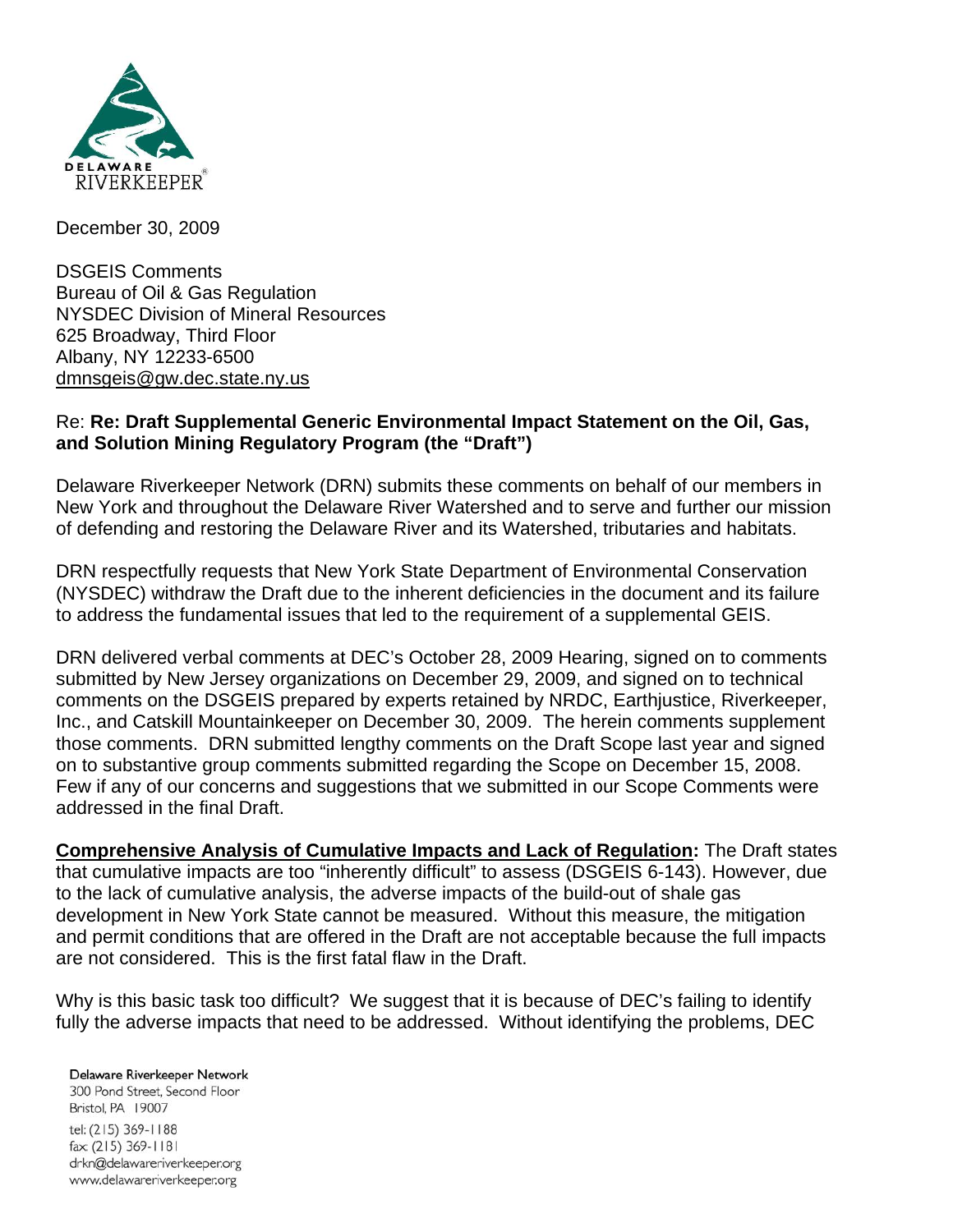cannot assess the possible negative impacts on a site-specific and individual property basis nor on a cumulative basis. It follows that DEC cannot, in turn, develop regulations to prevent these impacts or mitigate harms.

This brings us to the second fatal flaw in the Draft, the lack of any proposed regulations or changes to existing rules. DEC assumes that major impacts are addressed in the original GEIS and existing rules spread out among various state programs cover all major issues; any new challenges they say can be addressed through individual permit conditions. This is a wrong assumption due to the intrinsic hazards of hydraulic fracturing and horizontal drilling in the deep formations of Marcellus shale, which were not considered in the GEIS.

The Draft does enumerate several differences between modern shale gas development and previously assessed natural gas development but then goes on to discount the hazards by skirting the enormity of the risks involved. The intensity of well pad development, the potential air impacts from wells and open pits, the handling of millions of pounds of chemicals for hydraulic fracturing on a daily basis throughout the Marcellus and Utica shale regions, the production and required disposal of highly polluted flowback fluids from the well bores, the drastic changes in land use and land cover, and the proximity of these activities to water supplies and groundwater, are all dismissed as issues that were addressed to some extent in the GEIS or that can be addressed on a site by site basis with a few permit conditions or through other regulatory programs.

And pipelines are deliberately segmented off from any consideration in the Draft because of existing regulatory processes. This removes from the equation needed analysis of the full impacts of shale gas development—a myriad of pipelines and gathering lines, small feeder lines, and processing and storage facilities are all being constructed across the State and into other states to carry shale gas to market. Yet these impacts are not considered.

Further, noise, light, smells, vibrations, traffic, and community impacts go unaddressed as manageable but on a cumulative basis, as well as very locally, these impacts can be overwhelming to the environment and to humans and wildlife.

Nowhere are the many adverse impacts of these activities listed above fully analyzed in light of current experience (such as the numerous management problems that have led to chronic and/or catastrophic pollution incidents in Pennsylvania and West Virginia), analyzed from the worst case scenario as they are obliged to be, or cumulatively considered based on the typical build out of gas fields.

The lack of cumulative analysis, even where such a build-out scenario is not that difficult (such as land to be converted from natural land cover to impervious surfaces by full build out of gas wells at projected spacing, or the amount of fresh water needed to hydraulically fracture all developed wells in the Marcellus and Utica fairways in New York, or the amount of produced wastewater that will need to be treated and the technologies needed to accomplish treatment) is a failing in the Draft that argues for the withdrawal of the document until such an analysis can be completed for all aspects of shale gas development.

**Protection of Delaware River Watershed Water Supplies:** The decisions that New York State makes regarding the management and regulation of the development of natural gas from the Marcellus shale and other similar formations in the Upper Delaware River Watershed has the potential to affect the water resources of the Delaware River Basin. This has been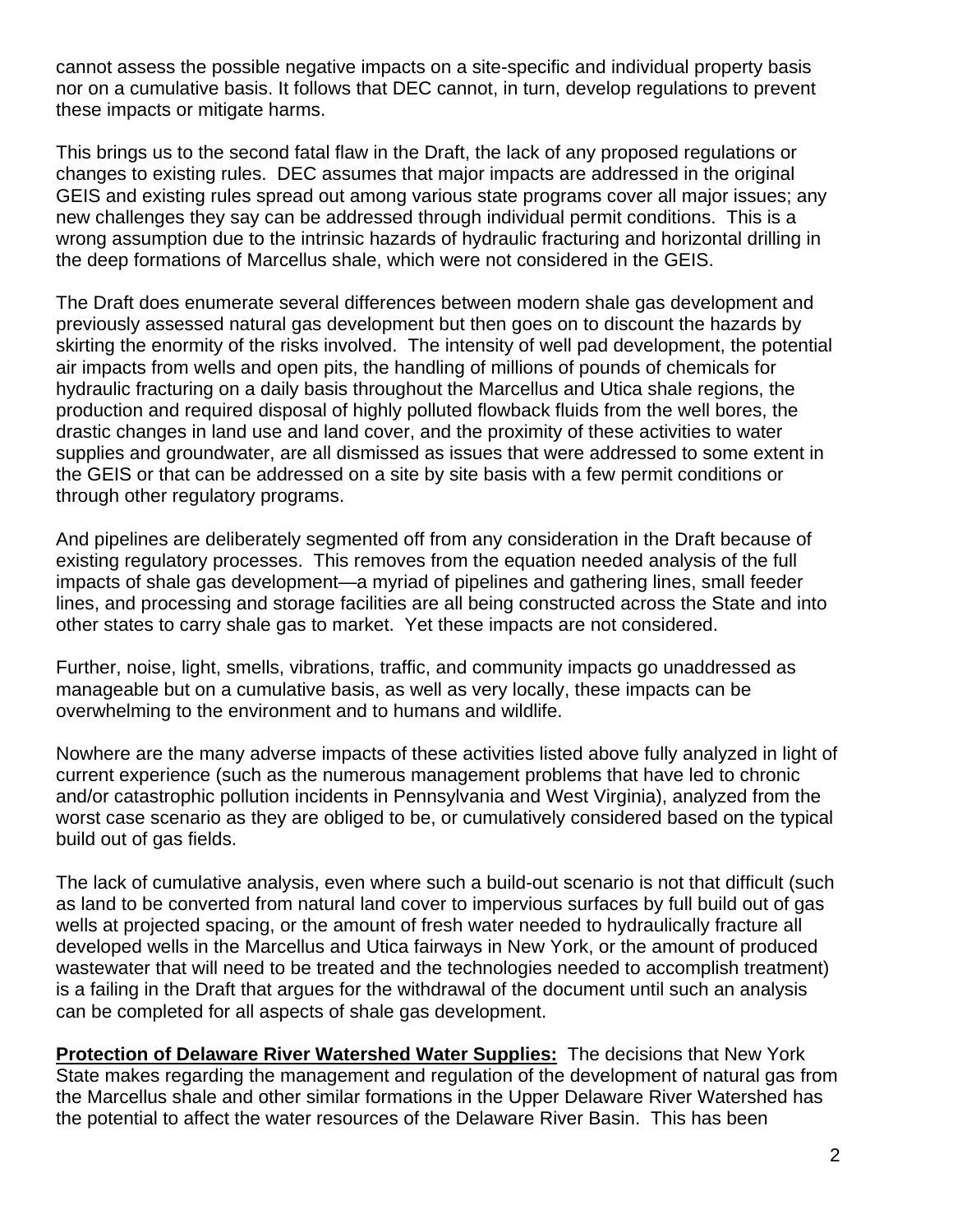determined by the Delaware River Basin Commission in its Executive Director Determination issued May 19, 2009 (http://www.state.nj.us/drbc/naturalgas.htm ).

This has also been determined by New York City Department of Environmental Protection (NYCDEP) in its comments and Final Impact Assessment Reports issued Dec. 23, 2009 (NYCDEP's comments on the dSGEIS (PDF) and Final Impact Assessment Report (PDF) ). NYCDEP is calling for a prohibition on drilling in New York City's reservoir watershed that supplies 9 million New Yorkers with their water supply and has requested that NY DEC rescind the Draft SGEIS to address the City's concerns (Cover letter for comments on the dSGEIS (PDF). Acting NYCDEP Commissioner Steven W. Lawitts commented that "…high-volume hydrofracking and horizontal drilling pose unacceptable threats to the unfiltered fresh water supply of nine million New Yorkers." (NYCDEP press release, "Department of Environmental Protection Calls for Prohibition on Drilling in the New York City Watershed", Dec. 23, 2009).

Three major dams form NYC's reservoirs in the headwaters of the river in NY State, carrying up to 800 mgd per day to up to 9 million people in New York City, a depletive use outside of the Watershed. This translates into a loss of Delaware River water from the Watershed currently of about 292 billion gallons total per year, the largest single use of river water, and means that NY State is the largest consumer of Delaware River water, even though it is the second to smallest state in terms of Watershed land mass.

The New York reservoir watershed can arguably be considered the most influential factor in the River's flow, controlling about 28% of it. The total 650 billion gallons of water used per year by all River water users means that the Delaware River is required to provide more than 5% of the U.S. population with water even though it represents only 0.4% of the US land area (http://www.state.nj.us/drbc/thedrb.htm ). The Delaware River, it can be said, is already heavily utilized (and exported) before it even leaves New York State, making reliable quantities of fresh water to downstream water users all the more critical.

The water supply demands placed on the natural Delaware River are a perennial strain and over history the growth of the New York-Philadelphia Metropolitan region required the intervention of politics and the Courts to keep the needs met and the managed system functioning. From the settlement of Bethlehem in 1754 when the first public water supply system was built (R.C. Albert, Damming the Delaware, The Rise and Fall of Tocks Island Dam, 1987, second edition 2005) to decades of legal and institutional arguments to the present wrangling that has birthed the Delaware River Basin Commission's (DRBC) controversial Flexible Flow Management Plan (FFMP), the River has been forced to perform day in and day out, year in and year out.

This Herculean task is a precarious balancing act that is by no means completely predictable and certainly not totally controllable. Through the application of technology and the "plumbing works" of the dams, the Parties to the Supreme Court Decree that settled the water arguments between the states in 1956 manage to meet required flow maintenance targets that are meant to protect the uses that the River fulfills from the Upper River to the Bay.

Besides delivering water to NYC, the reservoirs during dry times add water to the main stem river to maintain flows to meet these withdrawal demands and the needs of downstream aquatic life and recreational uses ("conservation releases"). Fresh water releases from New York's reservoirs and other basin reservoirs allow minimum flow targets to be met downstream (Montague and Trenton) all the way to the estuary where the goal is to provide dilution for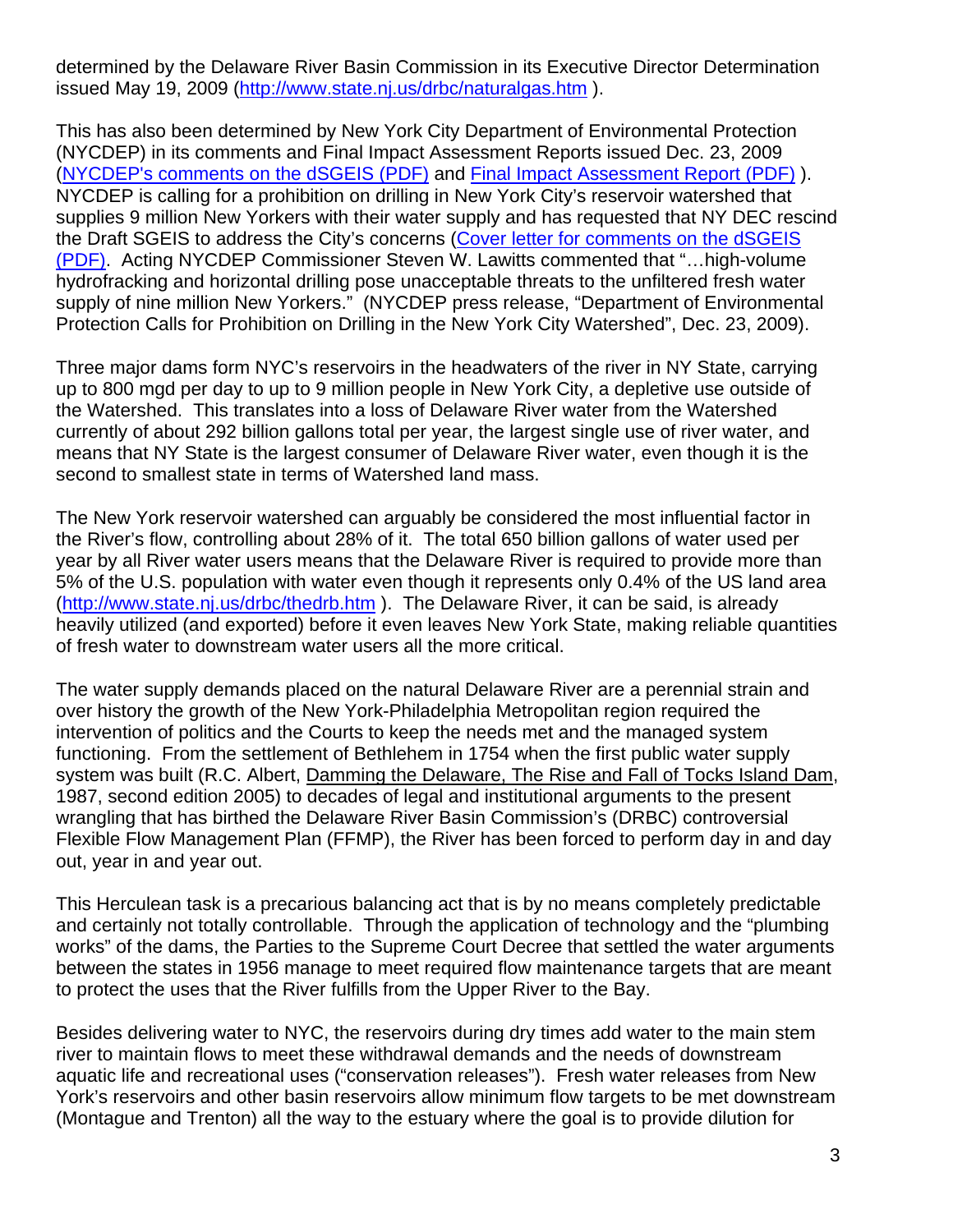assimilation of discharges and to keep the salt line from spoiling the drinking water supply for Philadelphia (DRBC, "Water Supply Reservoirs and Flood Protection", 12.13.07, page 3) and New Jersey American Water Company. Conservation releases from the reservoirs are supposed to provide flow and temperature moderation in the streams below the dams in an attempt (often not successful) to protect fish and aquatic life.

And unfortunately, the possibility of drought is always present and has to be figured into the planning. Drought conditions can develop quickly within a season. DRBC points out that in 2001, the season began with 100% full, spilling reservoirs (holding 271 billion gallons of water) but less than 8 months later, the reservoirs were at 23.4% of capacity, holding just 63.348 billion gallons combined - it took until spring 2003 to refill. There have been 11 droughts managed by the DRBC since 1980 (DRBC, "Water Supply Reservoirs and Flood Protection", 12.13.07, page 3). The threat of drought is exacerbated by global climate change which translates into weather instability and further unpredictability.

Further complicating flow issues is the ongoing development of a flow regime by the Supreme Court Decree parties that will undergo public rulemaking by the DRBC. Tremendous time and expense has been invested over the years and is continuing to be invested currently in the development of a river flow regime that both protects downstream water supplies and the living resources of the river, such as fish and aquatic life. The Parties are in the process of developing a Flexible Flow Management Plan (FFMP) for the Delaware River (http://www.state.nj.us/drbc/FFMP/index.htm ).

New Amendments to the Commission's Water Code are being developed after previously proposed amendments (published December 2007) were withdrawn in December 2008, amidst much public controversy; complaints about the poor performance of the FFMP regime in regard to fish protection by the PA Fish and Boat Commission were key in having the proposed plan withdrawn (Letter to PA DEP from PA Fish and Boat Commission dated 9.19.08). The new rulemaking process is ongoing; several studies and analyses are being conducted by Commission committees, subcommittees and staff.

In the interim while the FFMP studies are being developed, the Parties (States of New York, Pennsylvania, New Jersey, Delaware and City of New York) put in place a management plan for releases from the New York City reservoirs. Most recently, the Decree Parties announced changes to the FFMP

#### (http://water.usgs.gov/osw/odrm/documents/Temporary\_2009\_Summertime\_Releases\_Agree ment Final Approved.pdf)

in June for the period June 1, 2009 to May 31, 2010.

The changes were aimed at improving downstream habitat by additional release of cold water to reduce thermal stress on fish in the upper reaches of the river for most of this season. An "Extraordinary Needs Bank" was also established to hold water for other needs that may arise. Also New York City was allowed more flexibility in reservoir operations to try to reduce the rapid fluctuations of releases which can cause havoc on downstream aquatic life. State fishery experts and technical review of the effects of the FFMP over the past season led to the changes.

Even with these recent changes, the FFMP is still considered flawed by many; conservationists argue that if the actual diversion quantities used by NYC were to be used to set the release program there would be more water that could be released to benefit the fishery downstream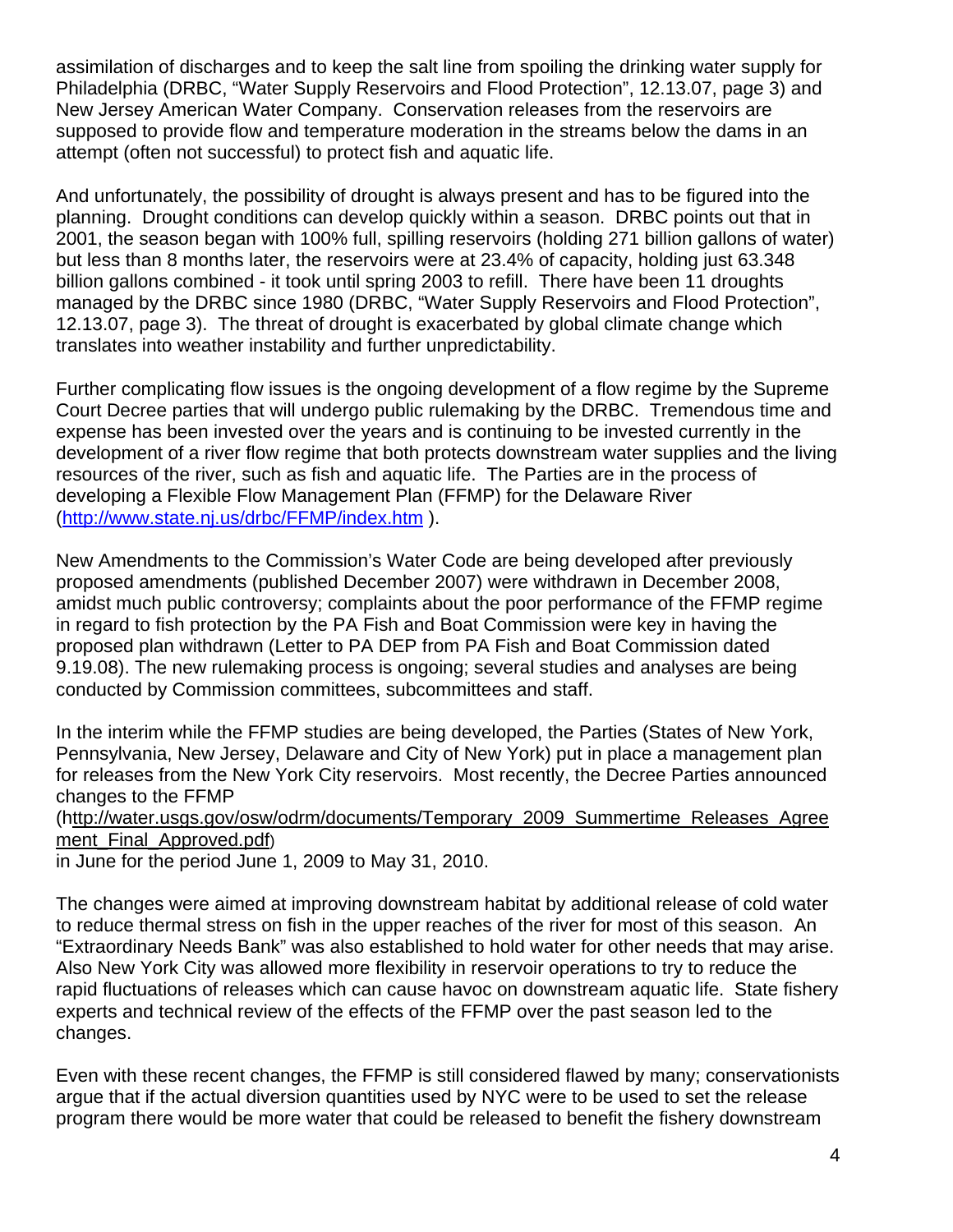of Cannonsville (on the West Branch) and Pepacton (on the East Branch) Reservoirs (Statement to RFAC and DRBC, Peter Kolesar and James Serio, June 17, 2009).

These recent events regarding the FFMP illustrate the level of involvement and the technical complexities of flow management in the Delaware River, particularly the Upper Delaware main stem and the upper tributaries, the very areas where Marcellus Shale is located, where shale gas drilling will occur and where water withdrawals will be needed for drilling.

Approximately 36% of the Delaware River watershed is underlain by Marcellus shale; 18,700 square miles of New York is within the Marcellus shale fairway. Although there are no horizontal shale wells in the Delaware River Watershed yet, there is an application pending before the DRBC for a water withdrawal of .75 mgd from the West Branch of the Lackawaxen River, a tributary to the Upper Delaware, and several well applications have been filed with NYDEC in New York State and PADEP in Pennsylvania for the Upper Delaware River region. It is estimated that approximately 200,000 acres of land in the Upper Delaware River Watershed has already been leased for new gas wells.

At least 15 million people rely on the Delaware River for water supply. The exceptional quality of the Upper Delaware's headwaters sustains the 8 million residents who drink from the Delaware as far south as Trenton and South Jersey, Philadelphia and Delaware State. This includes approximately one third of the population of New Jersey, the entire eastern portion of Pennsylvania with major withdrawals along the main stem for the City of Easton, the Forest Park Water Treatment Plant, Morrisville, Lower Bucks County Joint Municipal Authority, Aqua Pennsylvania, and about 310 mgd from the Delaware River Watershed for the City of Philadelphia.

Even the State of Delaware's major source of water supply is impacted by Delaware River flows because the major intake, on a fresh water tributary, is tidally influenced by flows from the main stem Delaware River and Delaware's industrial supplies, which are drawn from the estuary, are important economically as are many of the other state's industrial withdrawals from the river, estuary and Bay that could be impacted by substantial water quality and flow changes.

The City of Philadelphia withdraws an average of 200 mgd from the main stem Delaware, serving about 60% of their water users, with the other 40% coming from the Delaware's main tributary, the Schuylkill River, whose headwaters in Pennsylvania are also underlain by Marcellus shale. Approximately 1.5 million Philadelphia residents are served by the City's water system which, as the largest southern downstream intake, is constantly struggling with keeping its water from becoming too saline. This water supply would be directly impacted by high Total Dissolved Solids (TDS), chlorides, and sulfates from upstream discharges of gas drilling wastewater, making the potability balancing act even more difficult.

Also a problem is the presence of bromide in gas drilling wastewater since chlorine, which the City uses to disinfect its supply, reacts with bromides to cause bromates and other brominated disinfection byproducts (DBPs) which are known health hazards, such as trihalomethanes. Some trihalomethanes, THMs, are carcinogenic (Trihalomethanes in Drinking Water: Sampling, Analysis, Monitoring and Compliance, EPA Number: 570983002). The use of ozone as a disinfectant also creates very dangerous byproduct contaminants, a water supplier's nightmare.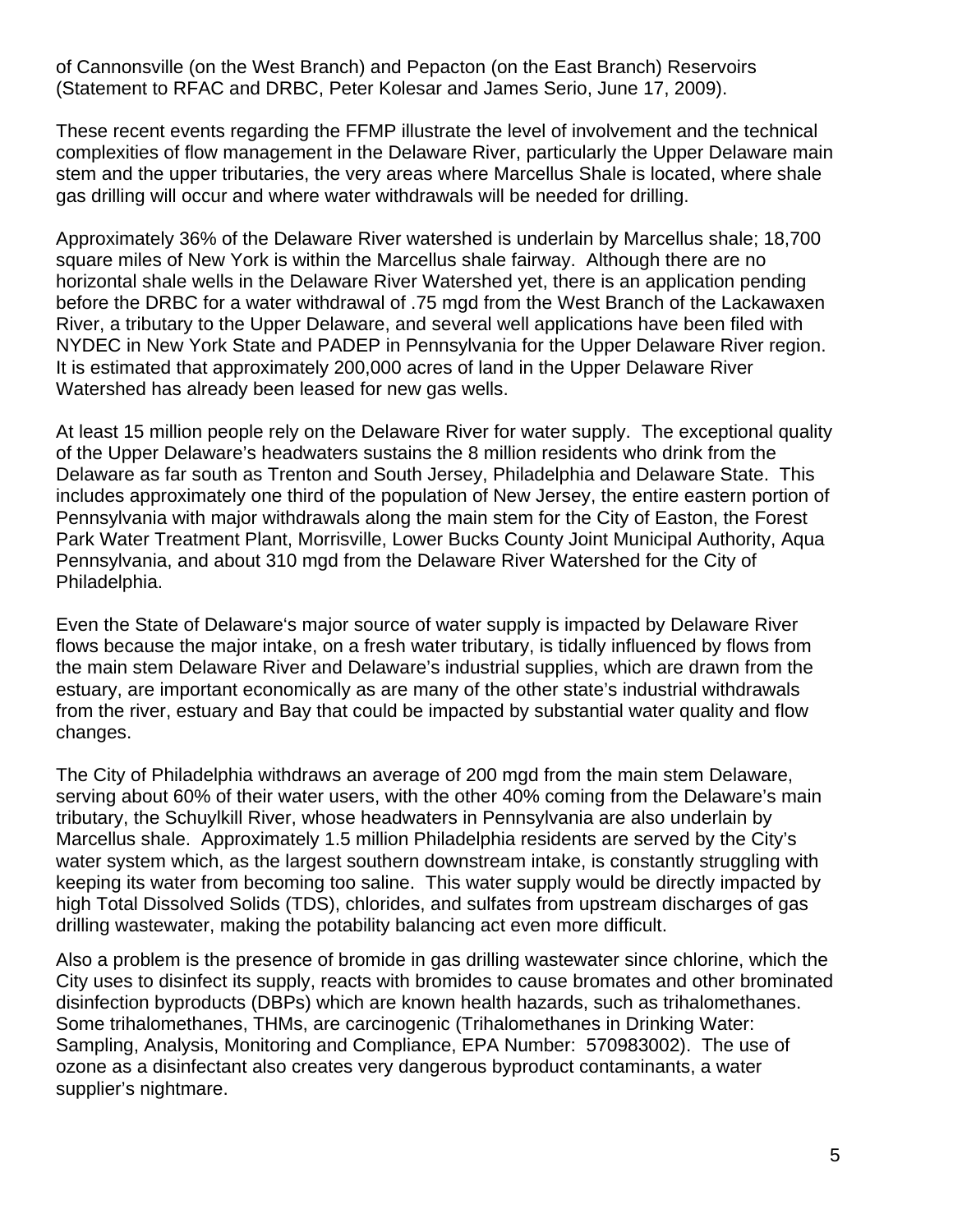In New Jersey, it is estimated that 2,833,832 residents drink water from the Delaware River, which is about 1/3 of the total population of the State. Four major intakes on the main stem river supply surface water. The intake farthest south in New Jersey, 100 million gallons per day by New Jersey American, is located across from Philadelphia's Baxter Plant and is subject to the same difficulties in balancing fresh and tidal waters. This intake provides water for one million South Jersey residents. It is located in the area of the Potomac-Raritan-Magothy aquifer, which due to over-allocation of well water had developed a cone of depression that caused river water to intrude into the groundwater system, increasing chloride levels above the portability standard of 250 mg/L (http://pubs.usgs.gov/sir/2004/5096/).

This saltwater intrusion problem led NJ Department of Environmental Protection (NJDEP) to declare the region a Critical Water Supply Area (one of two areas in the State), where excessive water use poses significant threat to the long-term integrity of water supply sources. The New Jersey American surface water intake is a crucial water supply that has allowed groundwater use from the Potomac-Raritan-Magothy aquifer to be reduced, reducing salt water intrusion into the aquifer from the tidal river in the Burlington, Camden, Gloucester, Atlantic, Cumberland, Salem, Monmouth and Ocean County region (http://www.state.nj.us/dep/localgov/water\_allocation.html ).

These downstream water supplies are already vulnerable to degradation and are carefully managed by the release of reservoir waters as discussed above. In addition to the New York City reservoirs, the Merrill Creek Reservoir in New Jersey and reservoirs in Pennsylvania are used to supplement river flows on an as-needed basis due to the delicate balancing of water uses and wastewater and nonpoint source pollution inputs at a cost of billions of dollars in public and private investment over the decades.

The reduction of upstream clean fresh water and the input of wastewater from gas drilling as well as the overland and nonpoint source pollution of upstream waters by gas drilling and its accompanying industrial land use and practices all have the potential to substantially adversely impact these vulnerable and highly managed downstream water supplies. Since shale gas extraction methods require the use of between 2 and 9 million gallons of water for each well to be hydraulically fractured (on average, 4.5 million gallons), and since it is estimated that at least 200,000 acres of land are already under lease to gas companies in the Upper Delaware River Watershed alone (and much more land is expected to be leased), many thousands of wells are expected to be drilled there (many of them in New York State), translating into billions of gallons of fresh water that will be consumed over the coming years (the water is not returned to the source, it is a depletive loss; approximately 25% on average stays in the ground after well development and the rest is either trucked away for disposal or re-used). Estimates of the length of time that shale wells will be drilled, developed and used in Marcellus and Utica shale formations range from 50 to 100 years.

The less volume of fresh, high quality water that is available to assimilate upstream discharges and nonpoint source pollution to the river, the more difficult it will be for suppliers to meet established water quality standards. Additionally, costs associated with treatment will escalate if water quality is degraded by upstream inputs, unfairly burdening downstream water users. Those dangerous pollutants that are not removed either by waste treatment technologies or water treatment systems or prevented through land use controls or alternative technologies, will adversely impact the health of the residents who drink the water from the Delaware and will increase costs and operational systems for industrial and commercial users.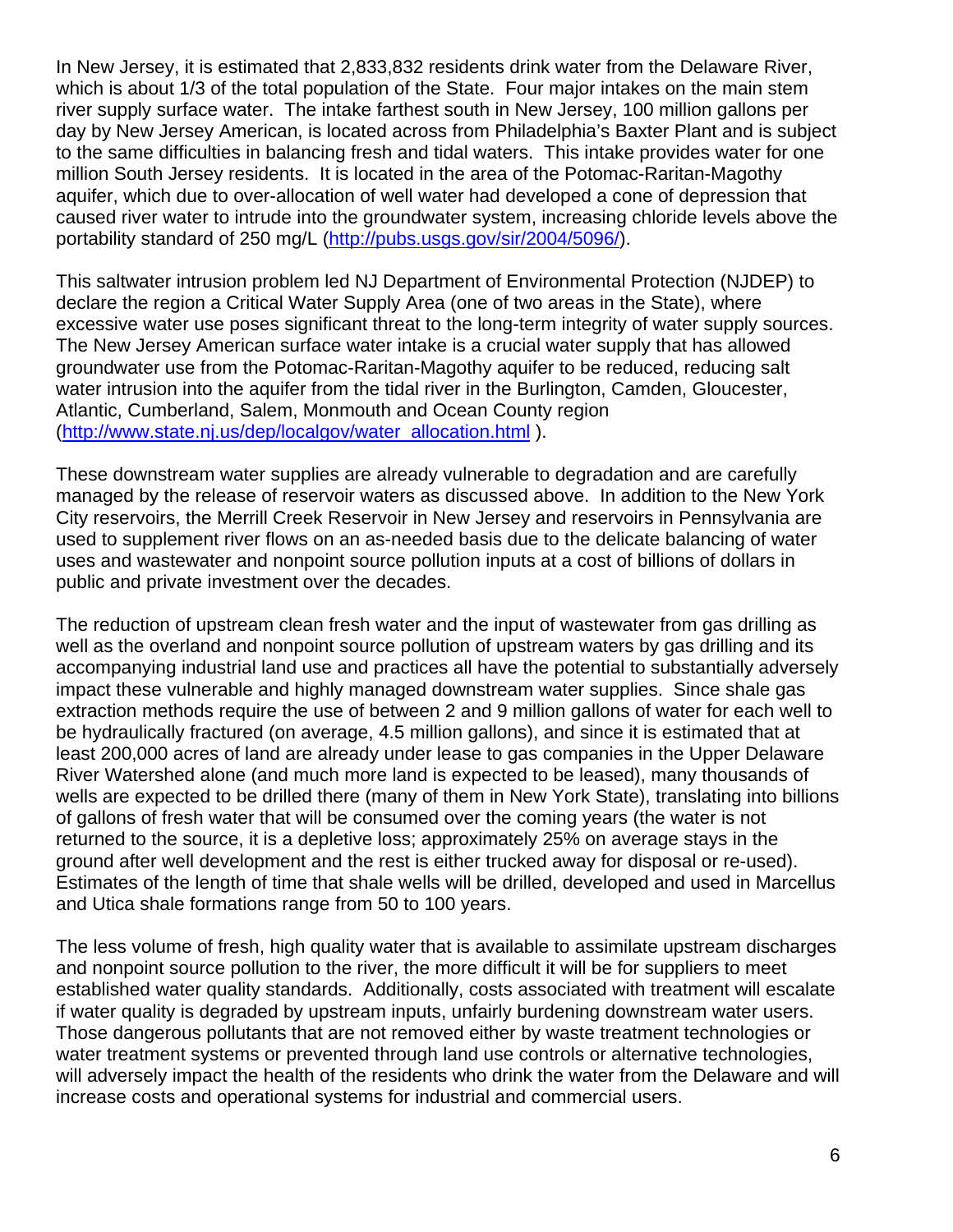The potential for degradation is very high and the cost borne by those downstream will amount to an unfunded mandate without any recompense. The Draft does not contemplate these impacts at all; there is not even a mention of downstream water source impacts, much less any analysis of the magnitude of these impacts or alternative approaches to avoid degradation or mitigation of harm. This lack of consideration of these impacts argues for the withdrawal of the Draft until such an analysis can be completed for all aspects of shale gas development.

**Water Quality Impacts:** The Draft identifies hydraulic fracturing and horizontal drilling as necessary practices in shale gas development and production. Both hydraulic fracturing and horizontal drilling pose water quality problems yet the Draft does not address or fully explore these impacts. These practices involve the importation, handling, mixing and injection into a well bore of tons of chemicals through hydraulic fracturing. Additionally, drilling itself requires muds that contain chemicals as the drill bit bore down and horizontally through the earth.

The bore is drilled through fresh water aquifers, past deep ancient aquifers, and into deep geologic formations, often a mile or more deep and a mile or more horizontally to maximize penetration into the shale. The result is lengthy exposure to these deep formations which increases the opportunity for deep geology pollutants to seep into the well bore during and after well development processes, bringing these dangerous contaminants up through shallow aquifers and to the surface.

Despite casings and other precautions, groundwater pollution incidents do occur and can occur in shale gas well development, as explained in NYCDEP's Final Impact Assessment Report and Rapid Impact Assessment (New York City Department of Environmental Protection, "Rapid Impact Assessment Report, Impacts Assessment of Natural gas Production in the New York City Watershed", September 2009, 3.4.1).

On average, approximately 25% of the fluids injected into the well bore remain underground with their fate unknown and their disposition unregulated, a depletive loss. The migration of this chemical mix from the fractured gas well into other formations and fissures, sometimes even brought to the surface over time, is possible and can occur (Cover letter for comments on the dSGEIS (PDF) but is not fully explored as an outcome by DEC (DSGEIS, Appendix 11). This is an error and needs to be fully considered and analyzed by DEC in a new SGEIS.

**Hydraulic fracturing** needs to be regulated and alternatives to its use must be considered. The DSGEIS lists 12 classes of additives that make up fracturing fluid products and reports that nearly 200 products could be used in New York for fracturing the Marcellus shale (DSGEIS, 5-45). 260 "unique chemicals" that are contained in these products are listed in the Draft and another 40 compounds in use were identified by companies but the ingredients were not disclosed (DSGEIS, 5-35). Extensive information is provided about the chemicals that could be used and health information about the dangers of exposure from the NY State Department of Health is included (DSGEIS, 5-62-66).

Regardless, DEC concludes that these chemicals can be used safely through certain management efforts; no chemicals are banned or considered too dangerous to inject into the well bore, despite the hazardous nature of many of them and the unknown effectiveness of pollution prevention plans in regard to the extremely dangerous chemicals that are involved benzene and benzene derivatives, kerosene, formaldehyde, ethylene glycol, ethylene oxide, naphthalene, methanol, xylene, butanol, acids, and some ingredients EPA classifies as "acutely hazardous".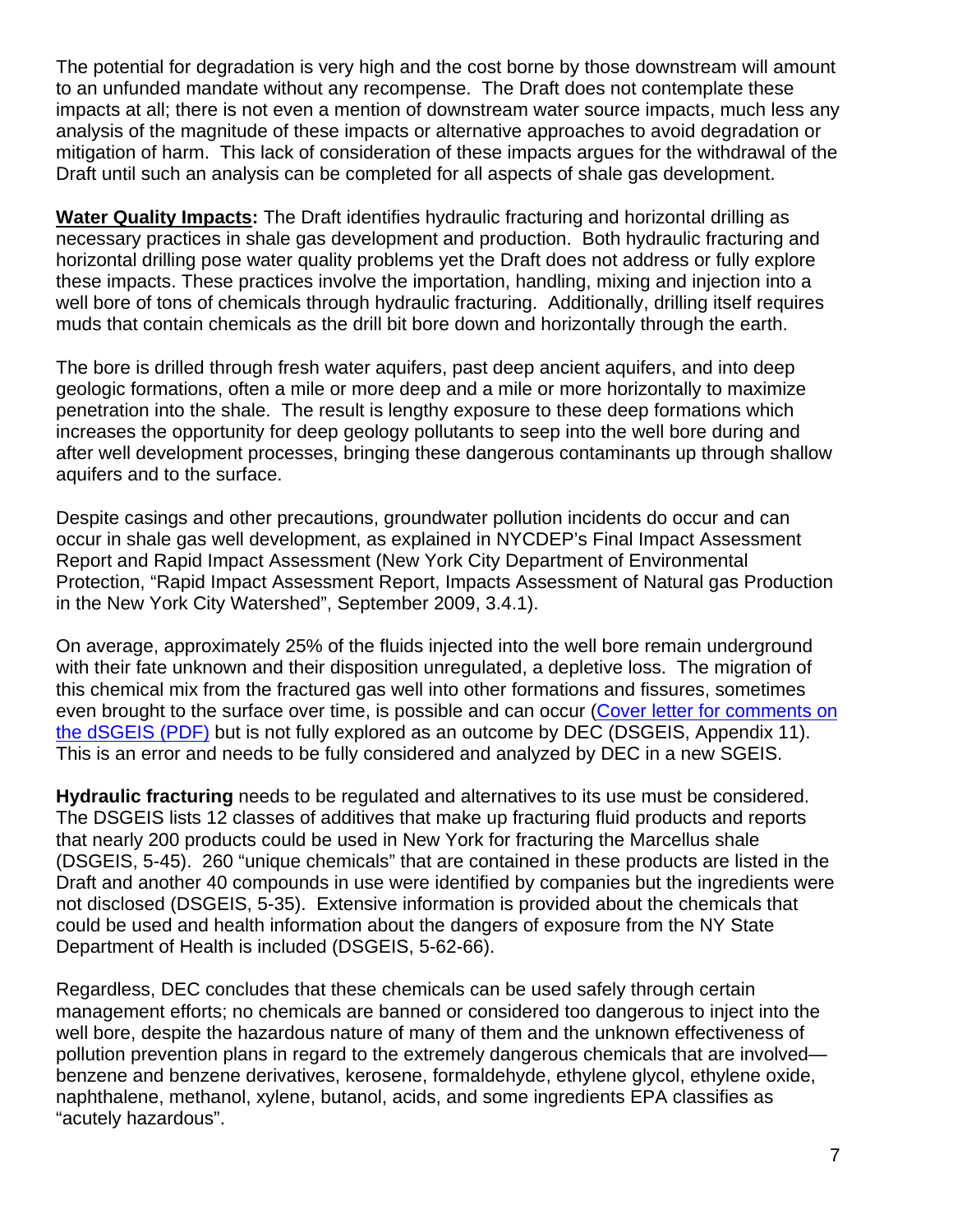A cumulative analysis of the use (and possible recycling) of these fluids needs to be prepared by DEC in order to understand the full impact of the use of these chemicals on water resources. Table 4-2 from NYCDEP's Final Impact Assessment Report (PDF) shows cumulative impacts of refracturing on water, wastewater, and chemical volumes. DEC needs to prepare such an analysis for the entire Marcellus and Utica shale fairways in New York State.

And further analysis by NY's Department of Health is not required by the Draft, leaving unanswered many questions raised by this voluminous list and the 40 undisclosed compounds that the industry says they use. NY Department of Health should commence immediately a Health Impact Assessment as part of the SGEIS, along the lines of the assessment being conducted in Colorado as part of the Garfield County EIS (Witter, et al, "Potential Exposure-Related Human Health Effects of Oil and Gas Development: A White Paper", Colorado State University, University of Colorado, page1 and 21).

When it comes to protecting drinking water, a precautionary approach is required and justifiable. There are "green fracturing fluids" in use elsewhere in off-shore oil drilling that need to be investigated and the potential impacts of using non-toxic materials for fracturing must be seriously explored.

Attached as Appendix A is a list of chemicals provided by Chesapeake Appalachia Gas Co. as fracturing fluid ingredients they may use in shale wells they develop in the Upper Delaware River Watershed in New York State. This list was obtained by DRN from the DRBC through a Freedom of Information Act request regarding well permit applications submitted by the company to NY DEC. Many additives contain chemical hazards, toxic, known or suspected carcinogens, known or suspected endocrine disruptors, and/or are harmful to human health, fish, aquatic life, wildlife, or ecosystem health. These are the chemicals we can expect to be used in shale gas development in New York State and the Upper Delaware River Watershed. DEC needs to specifically analyze and assess the risks of these known chemicals as well as those listed in the Draft.

**Flowback or "produced water"** requires treatment as a wastewater under the Clean Water Act before it can be discharged to the environment (U.S. Dept. of Energy, Argonne National Laboratory, "A White Paper Describing Produced Water from Production of Crude Oil, Natural Gas, and Coal Bed Methane", January 2004, page 25). Flowback erupts to the surface after hydraulic fracturing and is usually mixed with used fracturing fluids and stored on the well site in open pits.

The Draft recognizes that flowback produced by the gas well after hydraulic fracturing and well development contains pollutants from the deep geology and discusses the constituents of the wastewater in detail in Chapter 5 (DSGEIS Tables 5-8 and 5-9). For instance, aromatic hydrocarbons such as BTEX, which includes benzene, is documented as being among some samples of flowback from PA and WVA (DSGEIS 5-109). Benzene is a known carcinogen and USEPA has set the maximum permissible level of benzene in drinking water at 5 parts per billion of water (5 ppb). It is also used as a hydraulic fracturing ingredient and is listed as a constituent of a compound that Chesapeake Appalachia documented it may use (FRW 25M, see Appendix A).

NORMS, naturally occurring radioactive materials, are also discussed in some detail in the Draft and the constituents of NORMs found in PA and WVA wastewater listed. Radium 226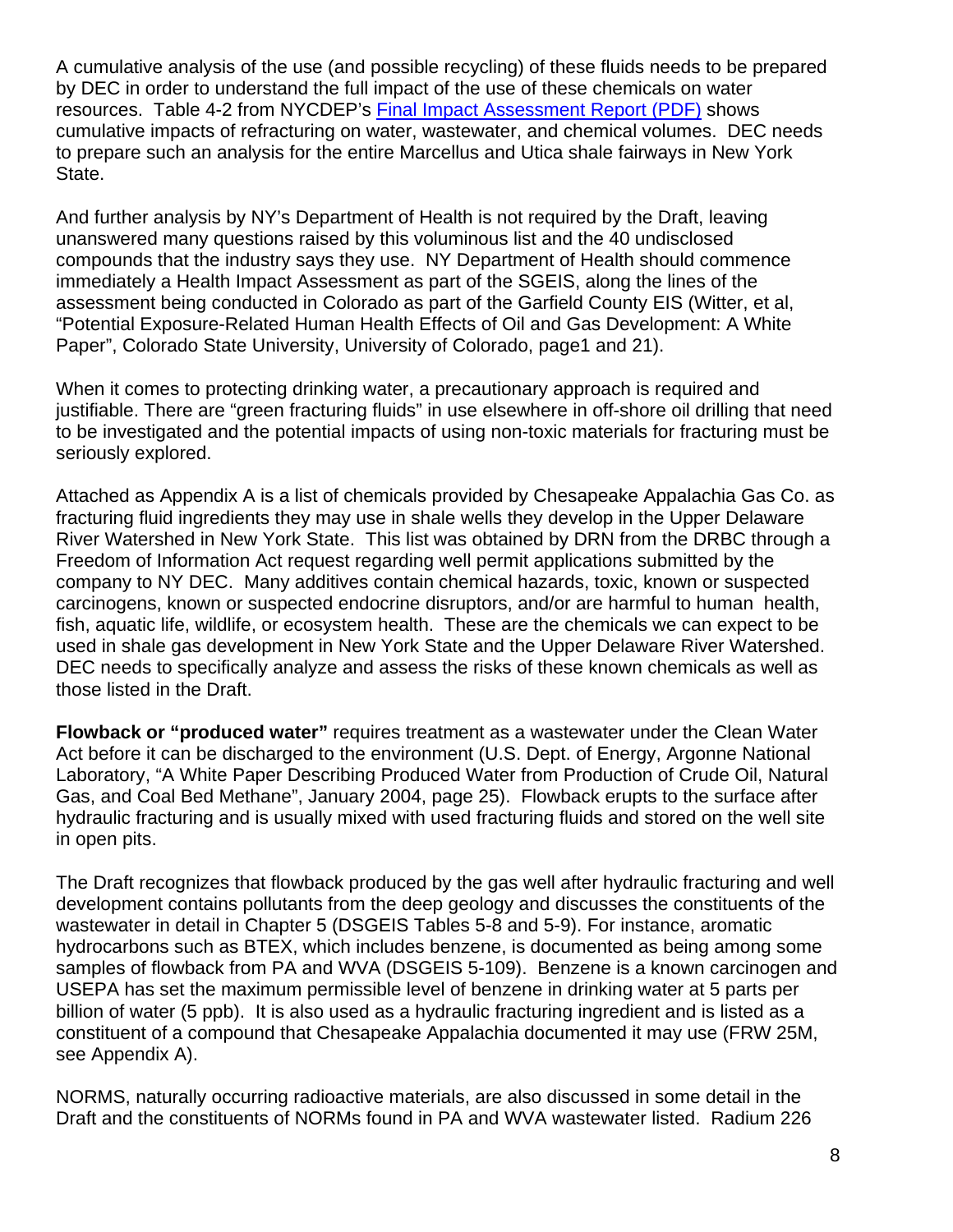was found in samples in PA and WVA and documented in the Draft, well beyond safe drinking water levels (DSGEIS, Table 5-10). Trihalomethanes, were also found in flowback fluid samples from WVA; some trihalomethanes are classified as carcinogenic (DSGEIS 5-110). These and other dangerous heavy metals, barium, acetone, 4-Nitroquinoline-1 –oxide, bromide, chloride, sodium, toluene, and high Total Dissolved Solids were all listed as found in substantial quantities in multiple samples from PA, WVA, and NY in the Draft (DSGEIS Table 5-9).

However, the Draft does not address how this flowback and wastewater will be disposed in a state where there are no available facilities to accept the flows that will be produced by shale gas development; and there is no cumulative analysis of the quantities and chemical constituents that will have to be treated. Disposal at out of state industrial treatment facilities, public sewage treatment plants, or injection into underground wells are presented as options (DSGEIS page 5-121), and re-cycling or reuse is discussed to some extent (DSGEIS, section 5.12.2.1).

But the fact that there are no industrial treatment facilities available within New York State, the fact that the few injection wells that do exist in New York do not likely have available room, the lack of NY sewage plants that are amenable and/or have filed applications to accept gas drilling wastewater, and the utter lack of any regulation to address many wastewater constituents that the Draft identifies, is oddly ignored (although it is stated that SPDES regulatory change will be needed to address TDS, though specifics or strategy for this is not detailed). The only currently available option is to ship wastewater off to Pennsylvania and the Draft includes a Table that lists available PA facilities (DSGEIS Table 5-14). It is unclear if these facilities have the capacity or the necessary permits to accept New York's gas drilling wastewater.

DEC must plan for disposing of its own gas drilling wastewater, not skirt the issue by sending it off to Pennsylvania. Pennsylvania is already producing more wastewater than it can safely process, as evidenced by the recent repeat of a Drinking Water Advisory on the Monongahela River that flows through Pittsburgh and provides drinking water to 325,000 people and many industries. Due to extremely high Total Dissolved Solids (TDS) and salts from gas drilling wastewater overloads, people have been advised to drink bottled water three times within a one year period, even though PADEP tried to limit what sewage treatment plants could take in.

Also, the death of Dunkard Creek (that meanders back and forth across the Pennsylvania and West Virginia border) in September of this year is sad testimony to the effects of poorly tracked and overdone injection of gas drilling wastewater into a coal mine that sent TDS and salts into the Creek, and, combined with other toxic effects, killed 10,000 fish representing 161 species of aquatic life.

Many of PA's streams and rivers are already overloaded with TDS (as documented in PADEP's Public Notice for rulemaking) which has led PADEP to propose changes to their Chapter 95 regulations to set an effluent standard for TDS (500 ppm), chloride (250 ppm), and sulfates (250 ppm) that would take effect in 2011. DRN is critical of the regulations and feels the changes do not go far enough to address the constituents of gas drilling wastewater, do not address cumulative effects on waterway quality or background levels in receiving streams, allow unwarranted grandfathering and a disastrous interim policy that will degrade PA's remaining high quality streams, and that 500 ppm TDS is not protective of fish and aquatic life. In DRN's opinion, even after regulations are adopted if they are promulgated as proposed, gas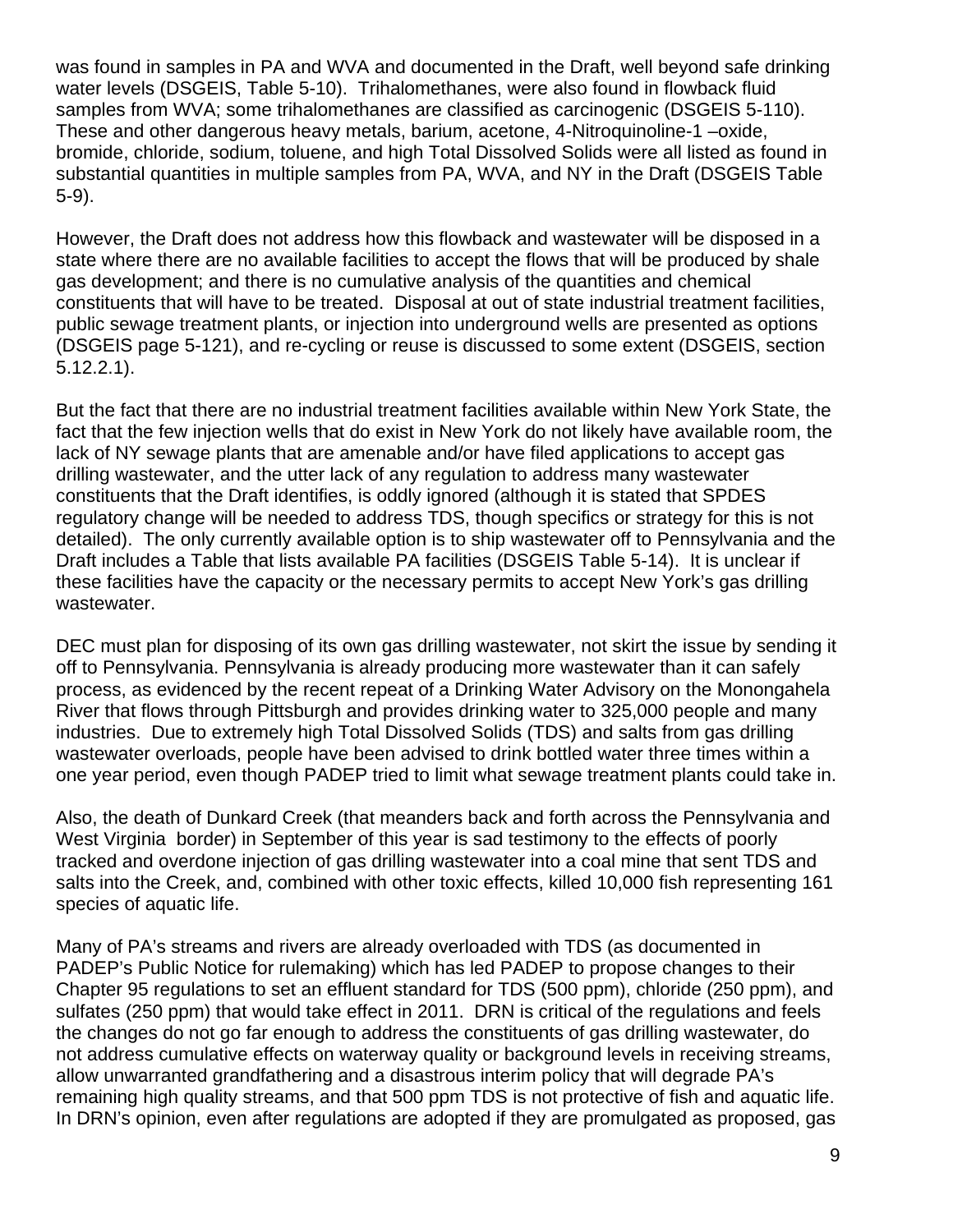drilling wastewater discharges in PA will continue to degrade waterways and harm water supplies.

63% of Pennsylvania is underlain by Marcellus shale and the industry is exploiting it full throttle. Pennsylvania has the largest land mass in the Delaware River Watershed and contributes huge flows to the Delaware River. The Delaware River will be directly harmed by New York's wastewater passed through Pennsylvania's inadequate systems.

But PADEP has been forced to take this action due no action being taken thus far despite the terrible polluting legacy of coal mining, coal bed methane and oil drilling in the State and even though they are issuing Marcellus shale drilling permits at breakneck speed; more gas drilling permits have been issued this year than ever in history in Pennsylvania, yet their funding has just been cut by almost 30% in the state budget. The result of this "wild west" scene in PA is disastrous for water quality and aquatic ecosystems. It is wrong for New York to contribute to this PA problem.

**Some water pollution pathways** available to the chemicals used in hydraulic fracturing and produced as flowback are presented by the Draft but then dismissed as manageable through best management practices at the individual well site and proposed conditions that require setbacks and other measures (DGEIS, Chapter 6 and 7). The Draft does not mandate through regulation the use of precautions that would prevent pollution.

For instance, the handling of imported chemicals, shown schematically in the Draft, is not recognized realistically as a source of accidental pollution from spills, leaks, equipment failure and human error that will inevitably occur considering the scale of activity described in the Draft at the intensely used 10-well pad sites. In light of the numerous incidents of these accidental events in PA where shale gas is undergoing rapid development, DEC is acting with blinders on by dismissing the dangers as manageable and of no substantial consequence. The Dunkard Creek, PA disaster mentioned above, albeit caused by a combination of shale gas wastewater, coal bed methane wastewater and mining discharges, resulted when gas drilling entered the picture and is one of the worst ecological disasters in modern Pennsylvania history.

Recent spills in Dimock Township, Susquehanna County, PA (in September 2009 3 spills of fracturing fluids occurred, 2 entered Stevens Creek, causing a fish kill; diesel spills related to gas drilling by Cabot dumped 100 gal., 800 gal. and 1000 gal. of fuel on the ground in 3 separate incidents in 2009) and in McKean County (PADEP found Schreiner Co. committing pit and other gas well violations, endangering the community and environment), among others in Bradford County, Hickory, and Washington, PA illustrate the frequency and severity of accidents when dangerous chemicals and wastewater is handled so close to waterways, sensitive ecosystems and residential areas.

Similarly, the possibility of contamination through the action of well drilling, casing failure, and fracturing techniques is not fully assessed in the Draft. The migration of methane into shallow groundwater aquifers has occurred as recently as this year in Dimock Township where Cabot Gas Co. was fined \$150,000 by PADEP for polluting 13 water wells and several square miles of aquifer with methane, an explosive gas (http://www.ahs2.dep.state.pa.us/newsreleases ). And due to this and other environmental problems residents in the Dimock area have filed a class action law suit because they are not satisfied with the reparations offered through the PADEP process.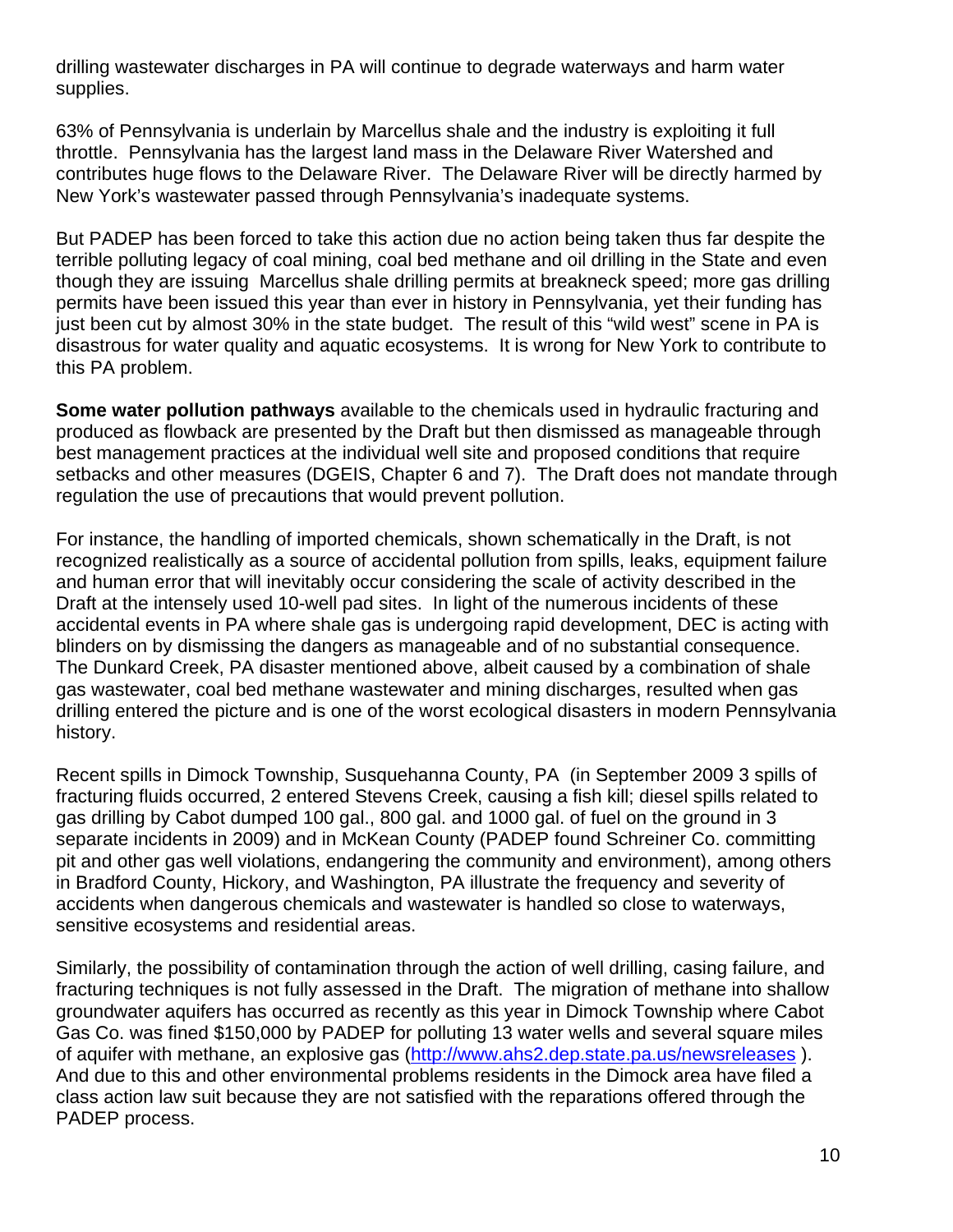Also, PADEP found Schreiner Oil and Gas responsible for contaminating at least 7 water supplies with methane and/or high levels of iron and manganese, ruining local wells in McKean County, PA

(http://www.ahs2.dep.state.pa.us/newsreleases/default.asp?ID=5494&varQueryType=Detail).

Additionally, the existence of natural fractures that can connect the target formation to shallow groundwater, that connect deep saline water deposits with potable water, the possibility of the generation of new fractures or extended fractures through the action of hydraulic fracturing and drilling and the possible destabilization of existing formations and their fractures through natural and induced seismic events all are not recognized as substantial issues that need full analysis and prevention planning. The Draft states that seismic activity may occur in some regions of the Marcellus shale fairway in New York (and natural gas hydraulic fracturing is being blamed for induced earthquakes in Texas' Barnett Shale), yet these events are not discussed or analyzed with a goal of preventing harm.

Throughout the discussion of possible pollution pathways, the Draft dismisses the possibility of these all-too-common incidents as manageable through existing oversights. This is a wrong assumption, as current events in PA's shale gas region proves. The worst case scenario must be analyzed and means to avoid these pollution incidents must be put in place by DEC.

**Further compounding the threat of pollution is the storage** of flowback and fracturing fluids in open pits on the well site. The Draft suggests permit conditions to not allow open pits within specific distances of waterways (500 feet) and in floodplains (DSGEIS 7-72 and Appendix 10) but these are not regulations that would require closed tanks across the board and does not apply to uplands or areas next to restricted setback distances. In fact, the Draft suggests large open pits may be built to collect fluids from many well sites over long periods of time, ranging from 1 acre to 5 acres in size holding between 1 to 16 million gallons serving wells within a 4 mile area (DSGEIS section 5.12.2.1).

The impacts of installing large ponds are not discussed at all and the compounding of pollution opportunity from overflows, compromised embankments, torn pit liners and stormwater and overland flow inputs, as well as intrusion into high water tables and dam failures that would cause flooding and overland pollution are not recognized or assessed in the Draft. The number of pits that would be needed is not analyzed cumulatively either; considering the immense scale of shale gas development expected, the construction of these collective pits and of individual well site pits needs to be assessed cumulatively in terms of pollution pathways and also environmental impacts to other waterways, natural and manmade ponds such as agricultural ponds and recreational lakes.

Storage of condensate in tanks on completed production well sites also have impacts, both to air (hydrocarbons, VOCs, as discussed below) and to water should leaks or spills occur from the tank or during routine transfer and transport from tank to other locations. The Draft does state that shale gas from certain areas is expected to be "wet", which will require bleeding off of condensates on a permanent basis over the life of the well. Yet this is not analyzed in the Draft and no plans for avoiding or mitigating these air pollutants is considered.

**Air Quality Impacts:** The Draft discusses at some length the potential for air pollution from gas well development (DGEIS Section 6.5). However, it is startling that DEC recognizes that methanol, for instance - a known constituent in hydraulic fracturing mixtures and pit contents will be released quickly by open pits to the air, violating air standards yet does not ban its use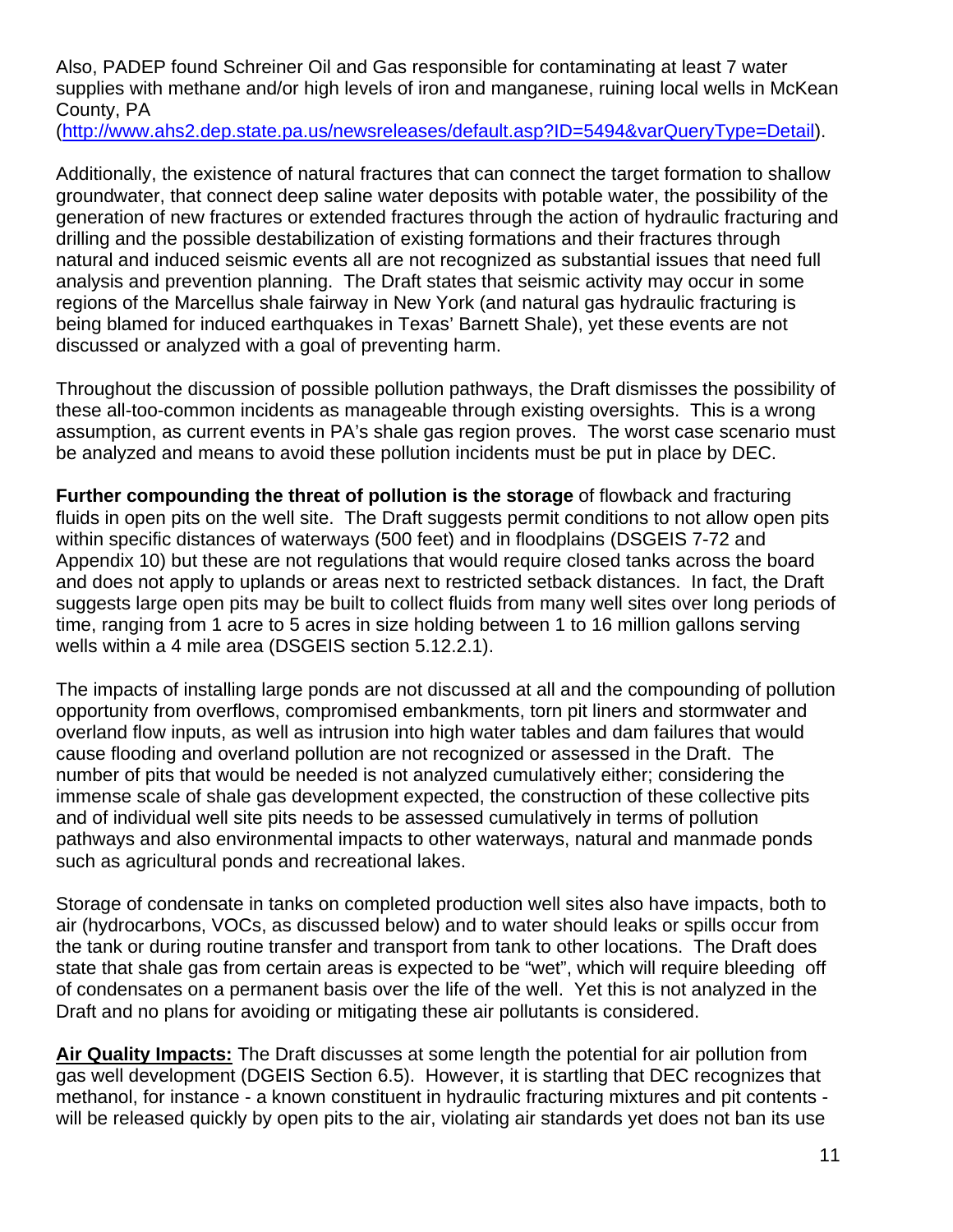or not allow its discharge to open pits but simply proposes to address this and other dangerous air emissions from pads and pits by fencing off an area. The area proposed is not, as would logically be expected, considered as a setback regulation but as a condition required on a case by case basis. The amount of additional land needed around each well pad and pit is not even reflected in existing spacing requirements for well sites.

Similarly, very specific conditions about stack height, the use of low sulfur fuels, and other assumptions are built into scenarios that show that receptors (human beings) are being kept away from the emissions. Yet the real-world application of these conditions is not analyzed based on known topography, geography, existing settlements, public spaces, towns, farms, etc. If slope, air currents, weather conditions, etc. change and dominate a site's emissions pattern, then all paper exercises about assumed conditions become irrelevant.

Perhaps the most disturbing is that the air pollution problems discussed in Chapter 6 are not solved in the end; the pollution is not prevented, it is simply demonstrated that it may be possible under certain conditions to keep receptors from direct exposure. And the impacts on nonhuman receptors is not even mentioned. This ignores ambient air pollution problems. Again, a cumulative analysis of the impacts of gas well development on air quality would be the way to understand the full potential of these air pollution problems and would allow DEC to set some limits and plan for preventing air degradation. But these emissions are accepted as part of gas development making the inevitability of individual and cumulative air degradation seem certain.

This is certainly borne out in other gas drilling regions such as the Barnett Shale in Dish, Texas where 61% of the health problems reported by residents in a survey are associated with the toxic air emissions, according to an independent analysis (http://earthworksaction.org/pubs/DishTXHealthSurvey\_FINAL\_hi.pdf).

Also, in Wyoming the State Dept. of Environmental Quality commented to the Bureau of Land Management during the NEPA review for the Pinedale Anticline Project Area that significant mitigation measures, controls and monitoring were necessary to reduce NOx emissions, visibility impacts, and ozone elevation, including ambient air monitoring stations and regular inspections and reporting (Wyoming Dept. of Environmental Quality, letter to BLM from John Corra, Director, d. 4.2.07).

And a Houston study calculated the Volatile Organic Compounds (VOCs) in vapors released from permanent gas well storage tanks located at finished well sites. The storage tanks hold liquids that are bled off natural gas which contains moisture as it comes out of the ground; the moisture is made up of water and gas products, termed "condensates". These condensates easily evaporate and escape through pressure valves on the tanks. The study shows that natural gas extraction in Texas is contributing polluting emissions that are poorly tracked and regulated. Compressors used to pump gas through pipelines were also tracked and found to be a significant contributor to pollution that contributes to the classification of regions in Texas and Wyoming as severe non-attainment areas for ozone (http://www.harc.edu/Search/Results.aspx?q=Storage+Tank+VOCs).

It must also be remembered that air pollutants deposit on surface water bodies, providing another pathway for this pollution.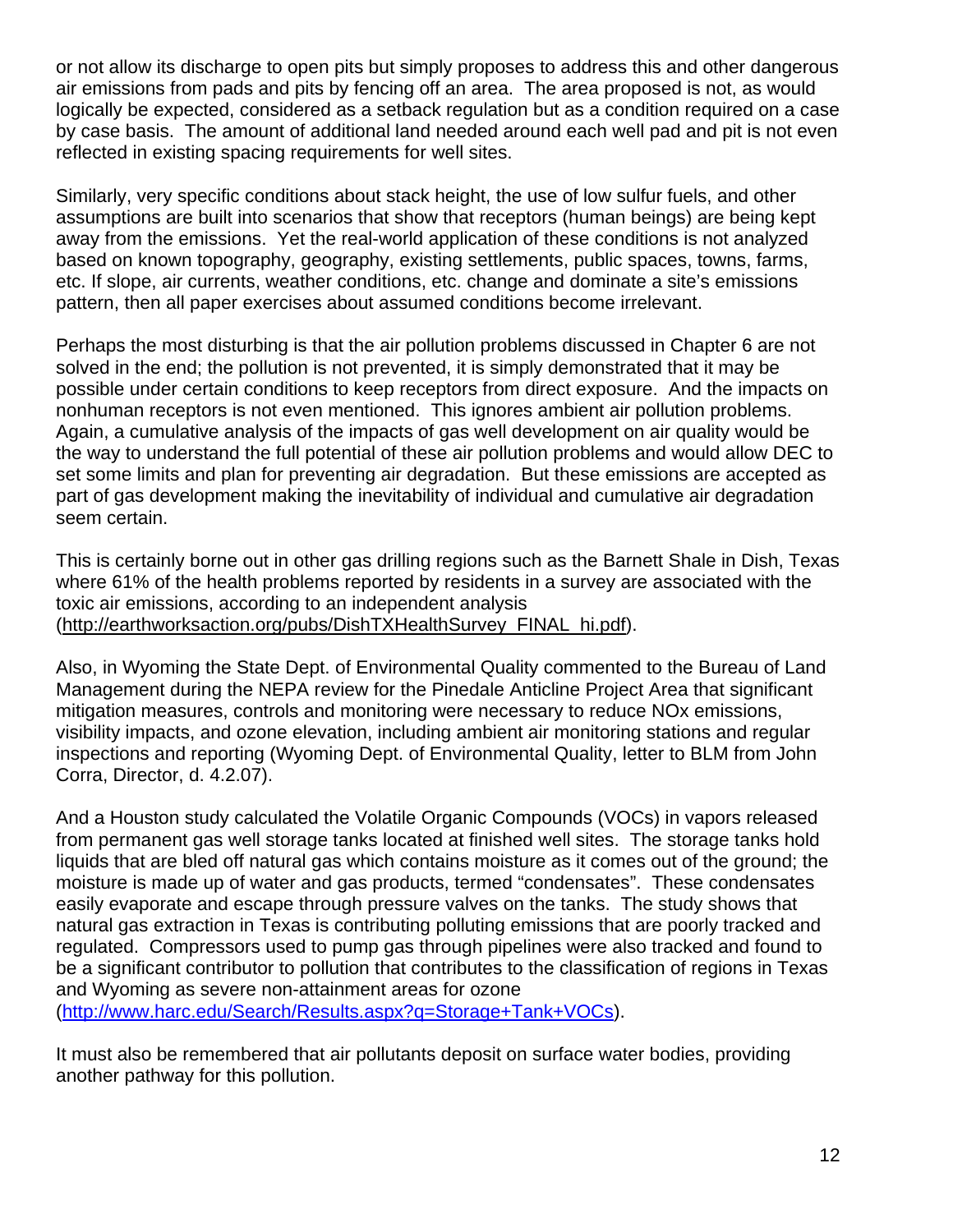DEC's apparent acceptance of air pollution, despite the minimal and tenuous mitigation efforts suggested as permit conditions, is unacceptable. An SGEIS must be prepared that fully assesses, individually and cumulatively air impacts and then works through regulation to prevent air quality degradation.

**Floodplain and Stream Impacts:** DEC must ban all components of a gas well project from its Special Flood Hazard Area in order to protect from increased and damaging flooding in the State's streams and rivers, particularly considering the recent flood history in the Delaware River watershed (3 catastrophic floods in 2004-2006). Flooding is a major issue in the Delaware River Watershed. New York confirms that flooding may be worsened by natural gas development due to: 1. Hydraulic fracturing fluid chemicals that may enter a waterway from fracturing procedures, open pits, spills or accidents (GEIS, 8-44); 2. Out of date flood maps (DSGEIS, 2-34-35); 3. Land use changes (land clearing, larger well pads, etc.) that increase stormwater runoff volume from natural gas well sites (DSGEIS, 6-15-16); 4. Other pollutants and debris at well sites (GEIS, 8-44).

However, DEC still allows gas wells and infrastructure to be placed in New York's Special Flood Hazard Area, which is the 100 year floodplain and they only add the requirement for a floodplain development permit from the appropriate agency and that closed tanks be used for flowback fluids (DSGEIS, 7-72 and Appendix 10). DEC must not allow any part of any drilling project in the regulated floodplain and must provide a setback from all streams and waterways that is not based on a simple footage measurement .

The Draft offers (not as regulation but as a possible permit condition) stream setbacks that are not large enough, do not prohibit floodplain construction, and don't place a needed "no disturbance" buffer on streams, only a minimal setback distance for some drilling components. The proposed 150 foot setback from the well pad and 500 foot setback from an open pit to a stream is not protective of water quality, stream structure, aquatic life and the hydrology of the stream. DEC is actually proposing that gas wells be drilled in the floodplain because the floodplain can extend far beyond 150 feet from a stream, even further than 500 feet.

In New Jersey for instance, based on extensive scientific analysis, a 300 foot minimum buffer is required for all high quality streams for all activities and prohibited within the buffer is vegetation disturbance (except for invasive removal and stream restoration), any fill whatsoever, or any soil disturbance in order to preserve the high water quality and aquatic ecosystem of their best streams (New Jersey Surface Water Quality Standards, NJAC 7:9B).

Many of New York's streams, including in the Catskills and Upper Delaware River, are high quality streams yet no extra protection is afforded and for streams that are not classified as high quality, there is no protection for their presently designated uses, despite the proposed measures discussed in the Draft. And DEC's claims that existing stormwater rules will protect from erosion and runoff is incorrect—water quality is minimally addressed and water volume not addressed at all in New York's stormwater regulations.

DEC doesn't even take responsibility in the Draft for regulating incursions into the Special Flood Hazard Area, which is allowed with a floodplain development permit. This is passed off to "local and state permitting processes" which leaves the floodplain open to uncoordinated, piecemeal management—one of the existing failed regulatory approaches that has led to increases in volume of runoff due to changed land use that contributes to the catastrophic flooding we all experience in the Delaware River Watershed and other New York watersheds.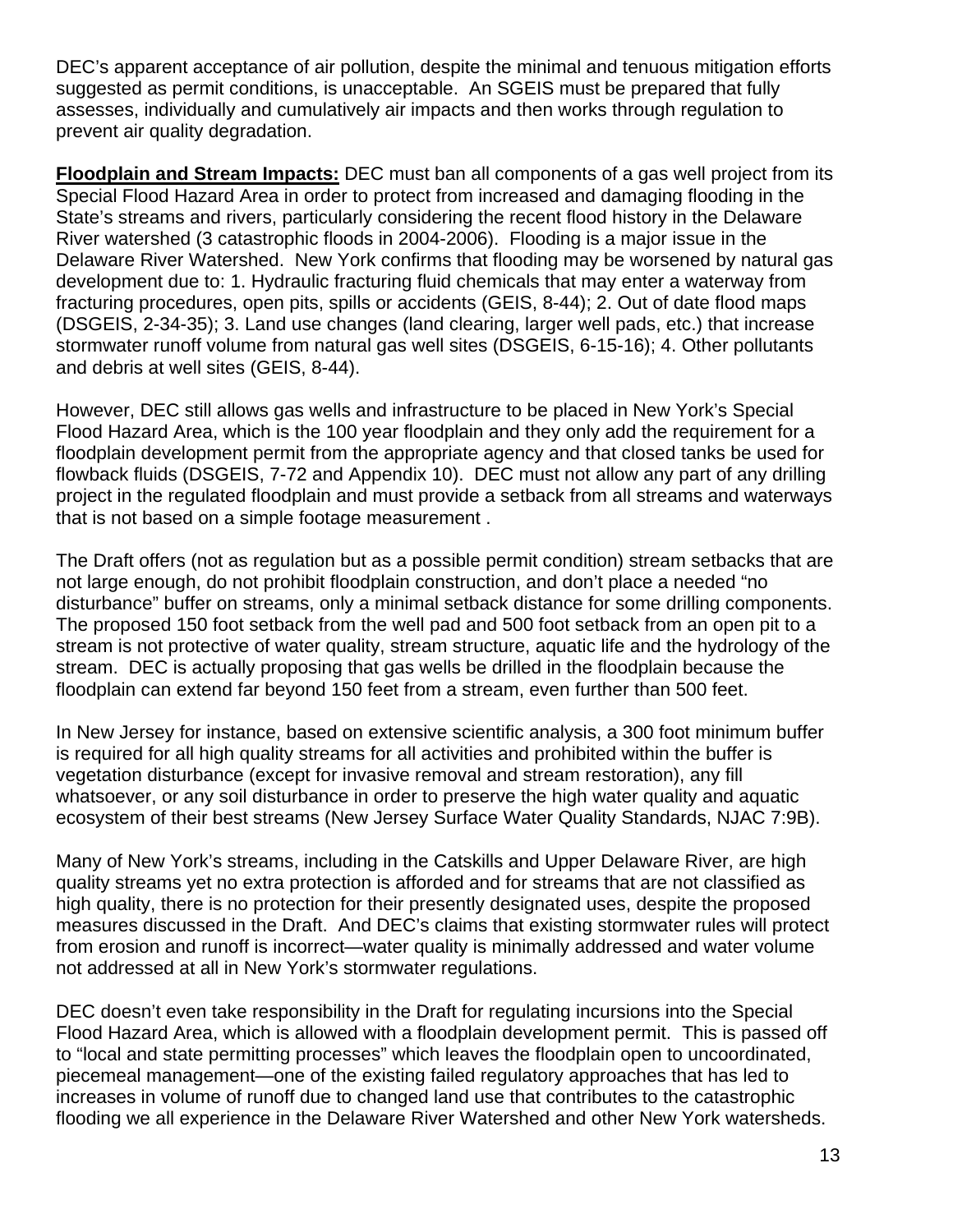Without comprehensive regulation by DEC that places all floodplains and an additional buffer area off limits to any component of a gas development site, natural gas activities will be adding to the persistent, increasing, and presently poorly controlled floods that plague us, resulting in horrific flood damages. Add projected climate change impacts that are increasing storm flows and sea level rise, the problem becomes degenerative. It is an aspect of public safety and preventive regulation that the State can so easily justify; it is hard to understand why DEC would avoid it. It is simply irresponsible on the part of DEC. The lack of any attempt by DEC to conduct a cumulative impact analysis further exacerbates this problem.

Further, the lack of adequate stream flow protections in New York's streams through existing regulation (and the lack of any proposed regulations in the Draft) means that water resource depletion and stream flow disruption will occur. The lack of state regulation of industrial or commercial water withdrawals makes over-withdrawals and lack of healthy stream flow regimes a problem in New York wherever an area is not covered by other agencies such as the Delaware River Basin Commission (DRBC) or Susquehanna River Basin Commission (SRBC). And inadequate wetlands, groundwater and aquifer, and threatened and endangered species rules make it worse for New York's streams.

DEC proposes through the Draft to employ the Natural Flow Regime Method as an "interim measure" until the State promulgates regulations to implement a recently enacted water quality standard for the 'designated best use" of a stream. DEC needs to WAIT until those rules are in place before allowing any withdrawals. In fact the Clean Water Act mandates that the State protect the best designated uses of its waterways anyway, so allowing withdrawals to move ahead before those rules are implemented would seem to be in violation of EPA antidegradation requirements—New York should already doing that. A policy quickly developed for gas drilling development on an "interim" basis is not good enough.

But also the devil is in the details on the application of protective flow regimes. The proposed Natural Flow Regime Method is a step in the right direction, but how pass-by flows will be calculated based on this method is unclear. We advocate for an ecologically-based stream flow regime. It is not clear if the method being considered will accomplish that.

This is not a simple technical issue but requires extensive scientific analysis and vetting. Even agencies striving for more protective minimum flow requirements are not "getting it right" when it comes to how those policies are being applied. For instance, the DRBC approach to setting a protective pass-by flow still exposed the West Branch of the Delaware River to over withdrawal by Chesapeake Gas who wanted to use the Q710, a historic low, as a pass-by flow in their permit application for a withdrawal of 1 million gallons of water per day. That application was revised by DRBC with a higher pass-by flow and then Chesapeake withdrew it.

The DRBC is re-examining its approach in its gas-specific regulations it is developing and its Subcommittee on Ecological Flows has been working on a protective flow regime method for years. DEC cannot expect to slap together a pass-by method that requires extensive stream habitat data and flow data that may not exist. Reference streams, mentioned in the Draft, are not necessarily accurate. If there is no flow gauge and no habitat data on a waterway, then no withdrawal should be permitted and this should be stated in the Draft.

New York's streams and rivers need flows protected based on an ecological flow regime that considers habitat that is verifiable and best use, applied across the board to all waterways.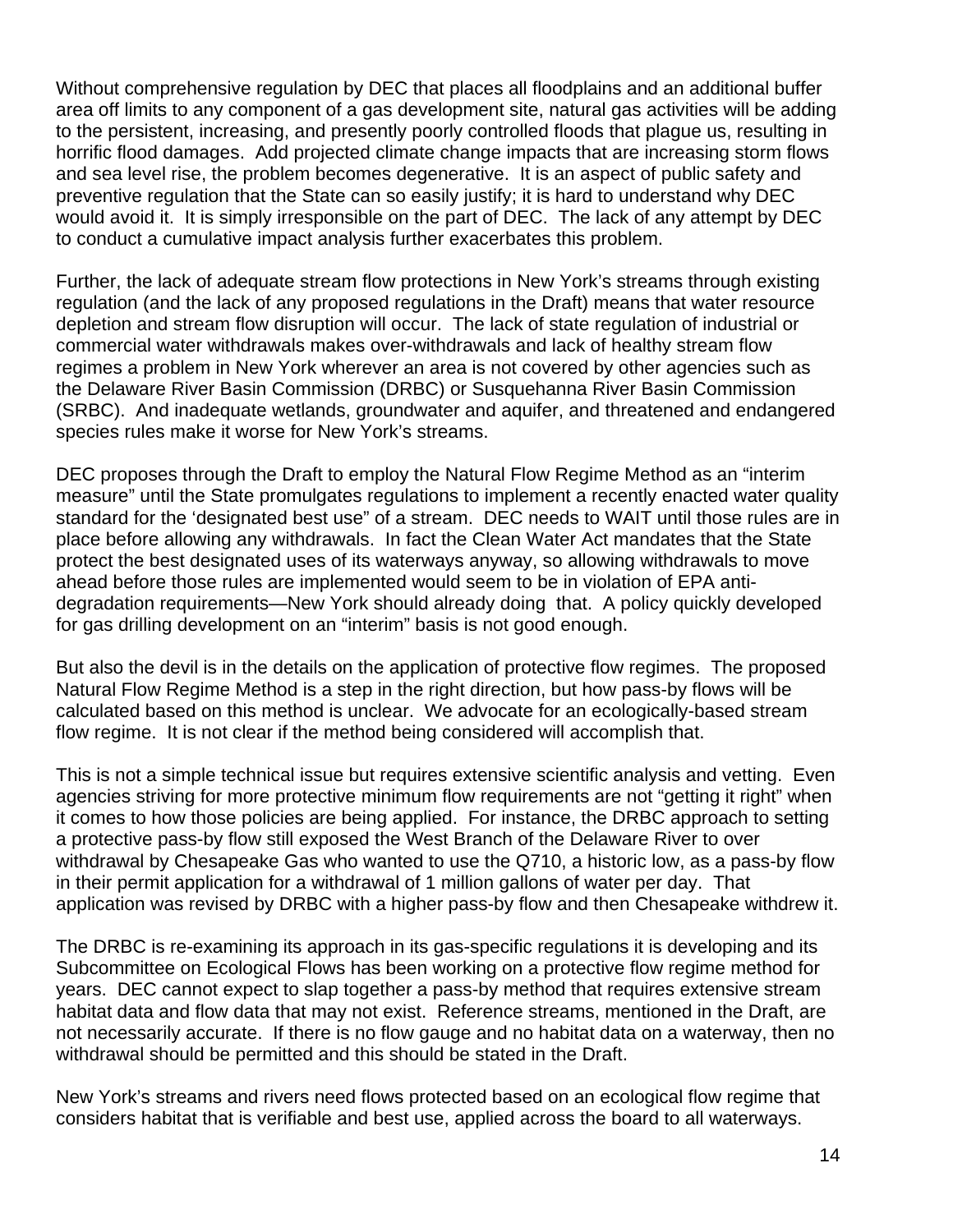Otherwise, New York's streams will look like the degraded streams of Pennsylvania, West Virginia, and worse. A SGEIS must be prepared that fully evaluates how to protect the State's streams and floodplains, avoid flood damages and increased flooding, and enhance and restore the water quality and living resources of the State's streams and rivers by effective and strict regulation of all gas related projects.

## **Special regions and water supply watersheds (including NYC reservoir watershed and Upper Delaware River watershed) must be made off limits to gas projects utilizing**

**damaging methods**: DRN supplied a list of 22 special resource and ecologically vulnerable areas that should be off limits to gas projects -- including water wellheads and aquifer recharge areas, critical habitats, high quality forests, public parks, densely urban areas and more -- but the Draft placed nothing off limits to the gas industry except what other laws already designate. That list is attached as Appendix B and is resubmitted with this comment as areas that should be considered as off-limit areas to all shale gas activities.

Site specific reviews are required for specified setback areas around public and private water wells and waterways and some management requirements have been proposed such as closed loop systems instead of open pits in floodplains (DSGEIS, 7.1) but these are inadequate. Certain vulnerable and irreplaceable assets need special protection by being placed off limits completely.

At least 15 million people rely on the Delaware River for water supply. The exceptional quality of the Upper Delaware's headwaters makes that possible. That is why DRN states earlier in this comment and underscores here that the Upper Delaware River Watershed should be placed off-limits to gas drilling that utilizes hydraulic fracturing and horizontal drilling techniques and that requires large scale land use change that will impair the positive ecological and water resource benefits of the intact naturally vegetated and high quality ecosystems of the upper reaches of the Delaware River Watershed (including its tributaries and their drainage areas), the areas where Marcellus shale is located. We also oppose shale gas development projects in areas where restoration of impaired resources is needed in order to restore the benefits of a healthy environment, such as some Schuylkill River headwaters, a major tributary to the Delaware River.

The up to 9 million people who rely on NYC's Delaware Basin reservoir watershed enjoy the largest unfiltered water supply in the nation. The water quality is so high that the City has been granted a waiver by the US Environmental Protection Agency from building a \$10 billion water filtration plant. That special approval is based on the City's comprehensive Watershed Protection Plan, put in place over the last 2 decades for millions of dollars. DRN participated in that watershed protection process over the last two decades and considers the benefits of watershed protection that is practiced in the drainage area of the West-of-Hudson reservoirs, located on the Delaware River's headwaters, to be vital in maintaining the high exceptional water quality of the streams that flow from the reservoirs.

As has been made very clear by NYCDEP in its comments, Rapid Assessment and Final Report, NYC's reservoir watershed must be made off-limits to shale gas development in order to protect the City's water supply, comply with their Watershed Rules, and honor EPA's Filtration Avoidance Determination (NYCDEP's comments on the dSGEIS (PDF) and Final Impact Assessment Report (PDF)). DRN fully supports a ban on all shale gas projects in NYC's reservoir drainage area, including discharge of gas drilling wastewater and the withdrawal of water from the reservoir system and its drainage area.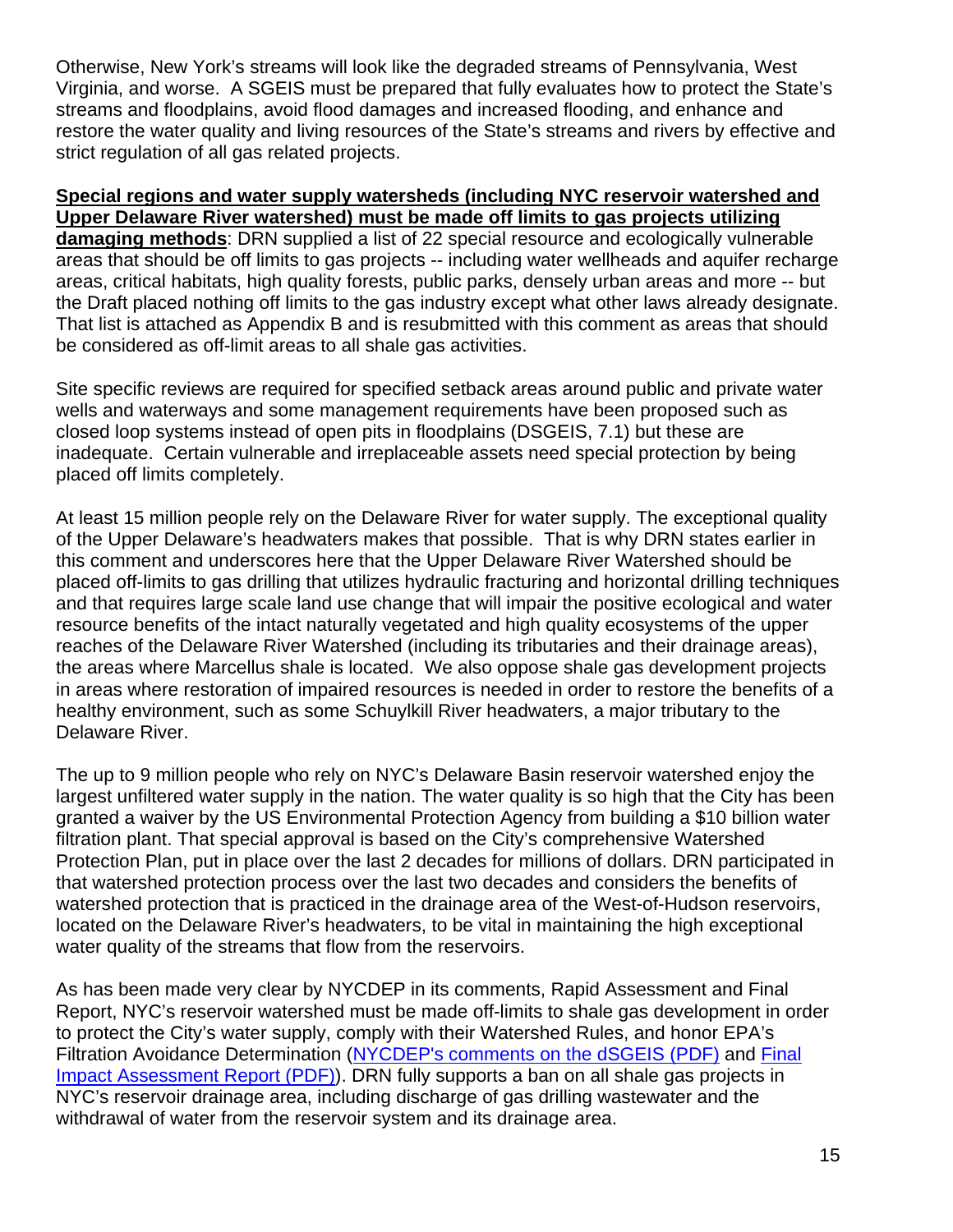**The Upper Delaware Scenic and Recreational River and Catskill Park:** DEC mentions that the potential impacts on the Upper Delaware Scenic and Recreational River and Catskill Park as part of the reason they conducted the SGEIS (DSGEIS 1-4). Yet this is glossed over and never confronted as the crucial issue that it is. Congress designated the Upper and Middle Delaware River as part of the Wild and Scenic River system in 1978. Most of the non-tidal river is now a Wild and Scenic River and special regulations to give that designation teeth have been adopted by the Delaware River basin Commission.

First, the Middle Delaware River will be directly impacted by drilling since the Marcellus shale and other tight shale formations extend into the Middle Delaware River. Second, all of the nationally designated river, including the Lower Delaware Wild and Scenic River, will be impacted by shale gas development through water resource impacts that are inescapable to downstream residents and water users, including the consumption of billions of gallons of fresh high quality water from the river and its tributaries and the discharge of gas drilling wastewater into tributaries and the main stem of the Delaware River, anywhere in the approximate 13,000 square mile Watershed. Third, the outstanding resources that merited the inclusion of the Delaware River into the National Wild and Scenic System are at risk, including the scenic, recreational, habitat and community character aspects of the River.

Lastly, Catskill Park is a forested, farmed and creek-filled gem that protects the mountains that feed the streams and rivers of the Delaware and Hudson. All the same impacts that threaten the Wild and Scenic River, threaten the state-owned and supported Catskill Park. The cursory attention paid by DEC to the impacts that shale gas development will have and the weak mitigation measures suggested do not address the sweeping changes that gas development brings. The lack of cumulative impact analysis makes the protection of these resources and natural features all the more difficult. DEC must revisit this aspect of the SGEIS in order to protect these resources, which are vulnerable to the type and scale of industrial development that is contemplated, endangering the very living and aesthetic resources that merited the River's designation.

## **Monitoring and Documentation of Resources and Environmental Conditions is**

**Necessary:** The Draft does not attempt to provide basic data that can be used to measure detrimental impacts, as DRN and others requested in Scope comments—including the development of baseline water quality data (both ground and surface water), air quality data, habitat, species, human health and land condition data and does not propose the monitoring of impacts on water, air, habitats, species, communities, human health, and other resources during well development. Current biological and ecosystem data, stream flow and groundwater recharge data is also needed and is not recognized as necessary in the Draft. The lack of data means less than adequate protections for existing resources and features and the great potential for loss of those resources due to lack of information. The Draft must be pulled back to include requirements for resource inventorying for current conditions and a system put in place to gather baseline data and to monitor changes over time into perpetuity.

**Environmental Justice:** The Draft does not address environmental justice issues that are clearly raised by the patterns of natural gas development that is currently underway in areas in where extraction and production is already happening. Many areas where gas leases are already signed in New York are rural with median household incomes that are less than the overall average. Gas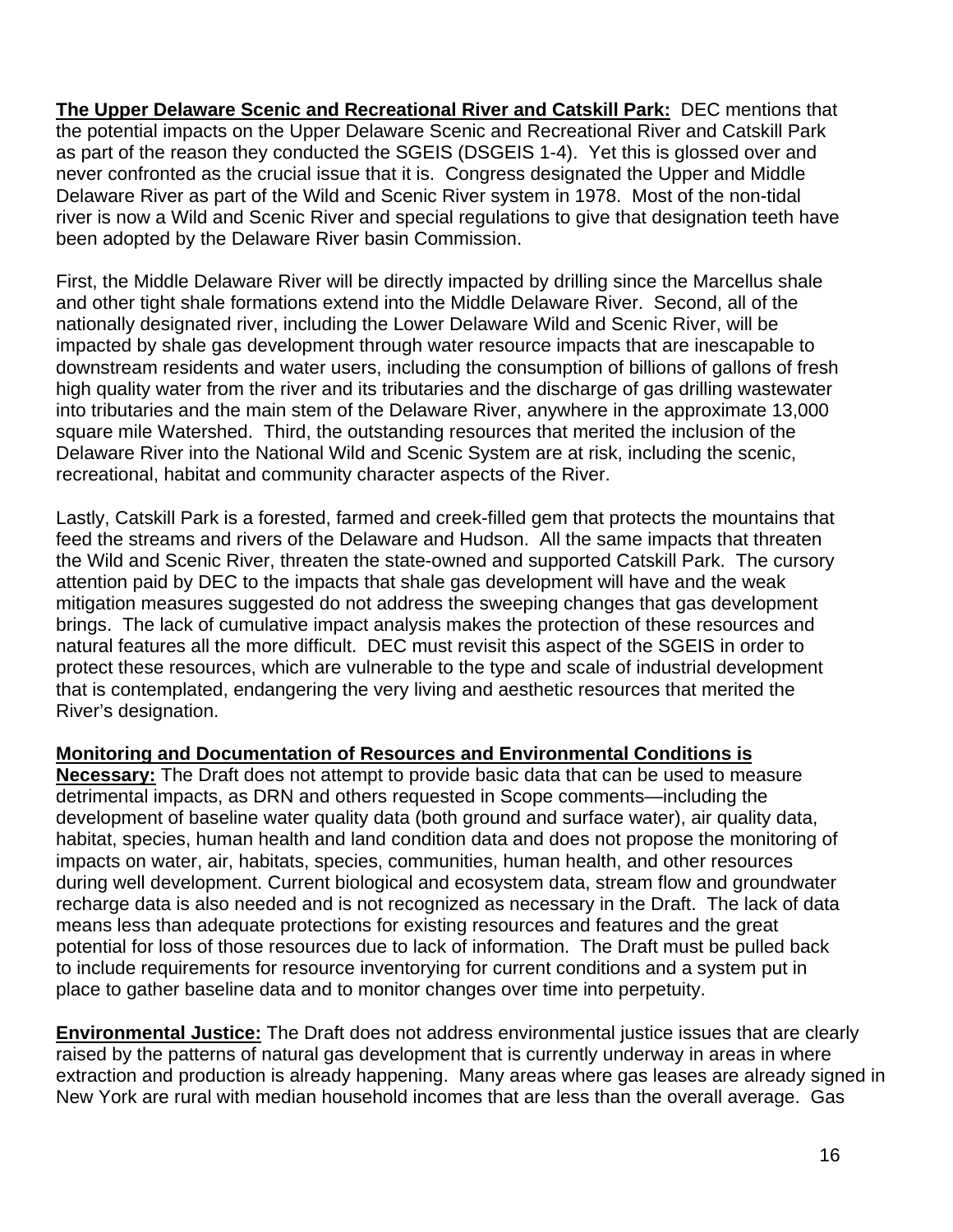companies are taking advantage of communities that are in need, offering the hope of economic prosperity.

Chesapeake Gas Co. has estimated that a well drawing from 160 acres in the Marcellus Shale could produce 2 billion cubic feet of natural gas; at current prices that's \$2.5 to \$4 million dollars in royalties to the landowner (Harold Brubaker, "Betting on a Bonanza", Philadelphia Inquirer, 7.6.08). This is being viewed as a boon to historically economically depressed communities that typify the Upper Delaware River Watershed (For example, median household income in Delaware County, NY, is \$34,000, as per Binghamton Press and Sun-Bulletin, "More residents get gas lease offers", 5.24.08). Some towns, counties and even the state and federal government are leasing gas drilling rights of their public holdings. Municipalities such as Ebensburg, PA (Altoona Mirror, 8.6.08) and Mount Pleasant, PA (Daily Courier, 8.6.08) have signed leases for gas wells on town land. PA's Department of Conservation and Natural Resources is auctioning off leasing rights to state park land; 600,000 acres are already under lease to gas drillers.

An example of how the natural gas industry is taking advantage of vulnerable communities is well illustrated in the case of DELCORA Wastewater Treatment Plant. In this case, there will be no royalties or influx of cash to Chester, PA residents (along the Delaware River in southeastern PA), there will only be a price paid by the residents and environment of an already overburdened city without their consent. DELCORA received a permit from PADEP to add gas drilling wastewater to the waste they process and to increase their hydraulic load from 44 mgd to 50 mgd.

This was done without consultation with the residents of Chester who maintain an active and involved environmental justice organization (Dr. Horace Strand, Chester Environmental Partnership) and a government-appointed environmental justice monitor, and despite monthly meetings with PADEP staff who kept this information under wraps for several months after approval. Only when the DRBC publicly noticed the application they received from DELCORA for this same expansion (as required by DRBC regulations) did DRN, the Chester Environmental Partnership or the Public Interest Law Center of Philadelphia (PILCOP), who have represented the community in environmental justice law suits, discover that PADEP had already signed off on the request.

The environmental justice violations that are demonstrated by this example are based on the practice of dumping more pollution on areas already inundated and where minority or disadvantaged residents are located and not be in a position to protest or oppose polluting projects. Chester, PA, 15 miles south of Philadelphia, has 36,800 residents in a 4.8 square mile area but has no grocery store and few medical facilities. The city's population is 81% minority, has the highest unemployment rate in Delaware County, a mortality rate and a lung cancer mortality rate about 60% higher than Delaware County's and the highest infant mortality rate in PA (http://www.med.upenn.edu/ceet/community\_outreach/research\_projects.shtml). 90% of all toxic chemical and criteria air pollutants released in the County are from Chester, all solid waste for the entire county and medical waste from several facilities is incinerated or treated there and 90% of its raw sewage and sludge is as well. (http://depts.washington.edu/envir202/Lessons/Lesson18.pdf )

Sandwiched in between an industrial waste treatment facility, a major incinerator, industries, sludge pits, and major highways, the City became the poster child for environmental injustice and the community banded together many years ago and brought the first environmental justice case before the Supreme Court, represented by PILCOP. Since then, conditions have improved and the regular communication and involvement of Chester citizens in environmental issues has been well established for more than 12 years. But even this resolute and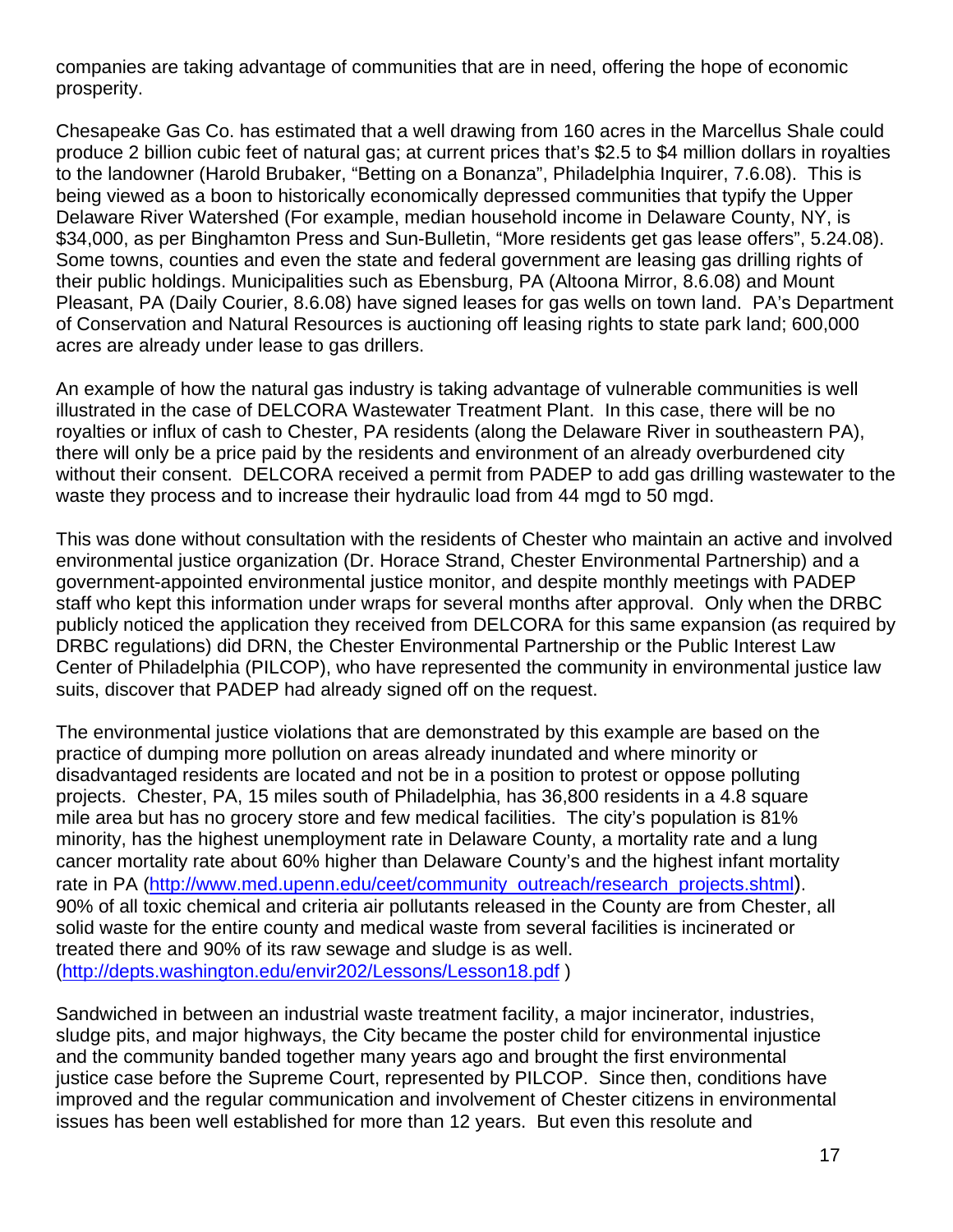committed community was overrun by the gas industry that approached DELCORA with lucrative offers and somehow managed, with PADEP's complicity, to slip this gas drilling wastewater permit past all watchdogs.

Luckily, the community in Chester, DRN, and other groups quickly got involved when this was discovered and PADEP promptly rescinded the permit last month but the DRBC will be considering its approval, perhaps as early as March 2010 (Delaware County Regional Water Quality Control Authority DELCORA, D-1992-18 CP-2, drbc.net). This story illustrates the power of the industry when they practice or participate in environmental injustice. DEC must study and assess patterns and propensity for this kind of unfair and illegal practice and plan for how to avoid its use in New York communities, especially considering the poor economic times that the state and nation are experiencing.

**Scale of Development:** The Draft does not recognize or address the outsized scale of natural gas development in New York State. Spacing requirements are discussed in statutory terms but in fact, there is no effort to recognize the transformative power of this new industry on the communities, both human and nonhuman, of the Marcellus and other shale fairways. By not limiting gas development through the recognition of vulnerable and irreplaceable resources, by not acknowledging the true dangers of practices used for shale gas extraction (and for nonshale gas and oil development, see Toxics Targeting Inc. report on 270 oil and gas pollution incidents in NY, many of them never cleaned up, 11.8.09), by not preparing a cumulative analysis of adverse impacts, by not developing regulations, by not attempting to prevent environmental degradation and harm, the Draft fails in its charge to assess the environmental impacts of shale gas development.

The changes that will be brought to New York will be nothing less than the industrialization of what is now a largely natural landscape, exceptional quality waters, aesthetic and scenic beauty, small communities, and rural lifestyle – the biggest change since the deforestation and death of the Catskills in the 1800's. DRN implores DEC not to repeat that tragedy. These changes, in all their complexity, warrant and require a comprehensive analysis and thorough and strict regulations to prevent adverse impacts. **DRN requests that DEC withdraw the Draft SGEIS and perform a new comprehensive analysis based on the comments provided herein. DRN also advocates for the ban on all shale gas permits and gas related projects to remain in place until the SGEIS is complete and regulations are implemented.** 

Thank you for the opportunity to comment on the Draft SGEIS.

Sincerely,

Maya K. van Rossum Tracy Carluccio

the Delaware Riverkeeper Deputy Director, Delaware Riverkeeper Network

Attachments: Appendix A (part 1 and 2) and Appendix B.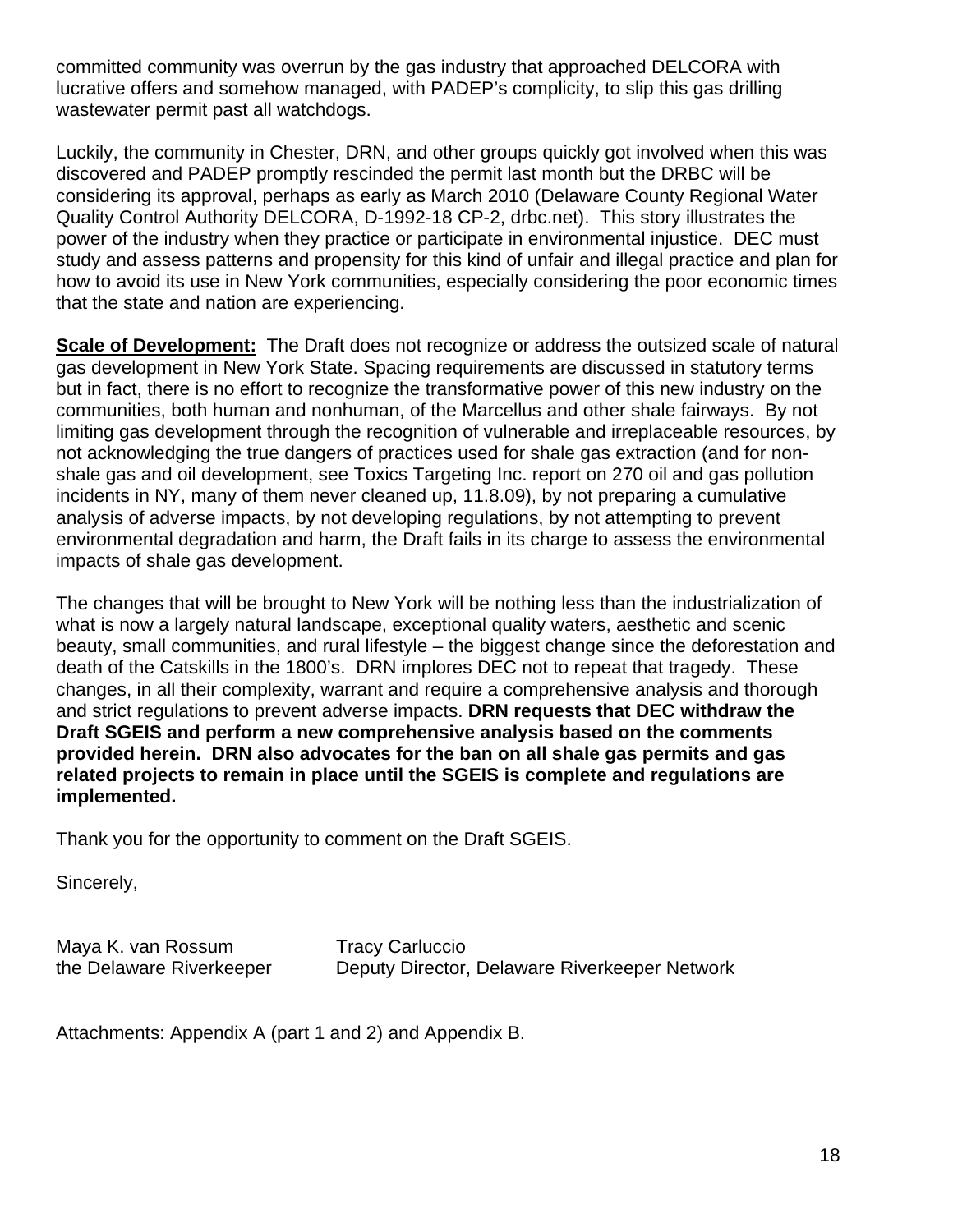# **APPENDIX B**

Examples of no-drill areas are (including but not limited to):

the New York City Watershed drainage area;

other major public water supply drainage areas;

National Wild and Scenic Rivers;

National Recreation Areas;

water wells and their wellhead protection areas as defined by the contributing aquifer based on wellhead and fracture trace analyses;

major earthquake faults;

carbonate rock formations;

floodplains and riparian areas as defined by riparian soils;

steep slopes (15% and greater);

critical habitat for threatened, endangered and rare species (flora and fauna); wetlands and wetland buffers;

vernal pools and their buffers;

high quality forest areas as defined by dense patch areas, deep woods, mature trees and/or contiguous forest regions;

prime groundwater recharge areas;

unique rock formations;

significant natural areas including vegetative communities;

non-attainment zones for air pollutants;

air pollution hotspots;

federally or regionally recognized scenic and historic resources;

agricultural preservation lands;

public parks;

preserved land, private or public;

areas where density of existing natural gas wells already meets the spacing threshold for horizontal well bores;

urban areas where population density exceeds the definition of high density as per Clean Water Act NPDES regulations.

Examples of areas or conditions that should be prohibited from water withdrawals are: headwaters;

first order streams;

streams with no historic stream flow gauges above and below the withdrawal point; streams that flow to the New York City reservoirs in the Delaware/Catskill water supply system or to other public water supply reservoirs;

streams that are already allocated at or beyond the safe yield of the stream based on the low flow margin of safety defined as the margin between two stream low flow statistics -- September median flow and the seven day-ten year low flow (7Q10) (New Jersey Highlands Regional Water Supply Master Plan, Supporting Information, 2008) labeled as "deficit streams";

streams that drain to deficit streams;

streams that cannot support the ecological needs of the stream – including living ecosystem, fish, wildlife, macroinvertebrates, etc.-- if the withdrawal is made.

Examples of where groundwater withdrawals for natural gas development should not be allowed:

aquifers that are located in watersheds that drain to deficit streams;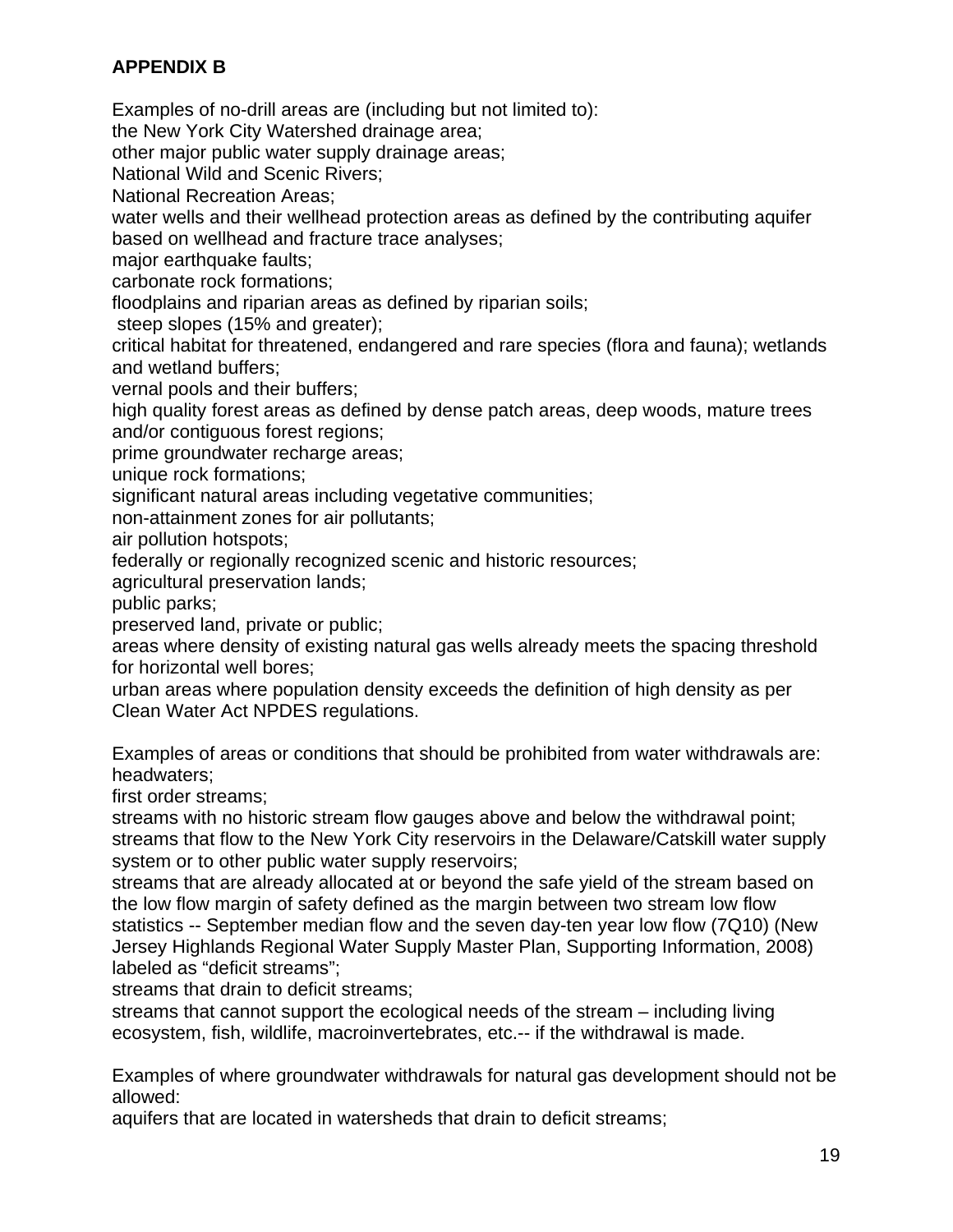wellhead protection areas defined as contributing aquifers based on wellhead and fracture trace analyses;

prime groundwater recharge areas defined as the area in a HUC 14 that is the best recharge area for that subwatershed, contributing 40% of the total recharge volume of the subwatershed (New Jersey Highlands Regional Water Supply Master Plan, Supporting Information, 2008);

floodplains and riparian areas as defined by soils;

wetlands and wetland buffers;

vernal pools and vernal pool buffers;

within the contributory plume of a documented groundwater pollution point.

Features that DEC needs to evaluate in the Draft Scope and then develop safe separation distances from natural gas wells for include:

septic systems including all infrastructure such as tanks, lines and drainage fields; residences;

open waters;

water wells that are hydraulic fractured for greater volume;

water and wastewater lines and aqueducts;

public infrastructure such as roads, bridges, and parking areas, public buildings,

hospitals and other health facilities, including critical transportation facilities as defined by US Department of Transportation;

features that are vulnerable to specific impacts such as noise, odors, light and natural or induced seismic events and vibrations.

These lists are not exhaustive. DEC needs to develop a complete list in a new SGEIS.